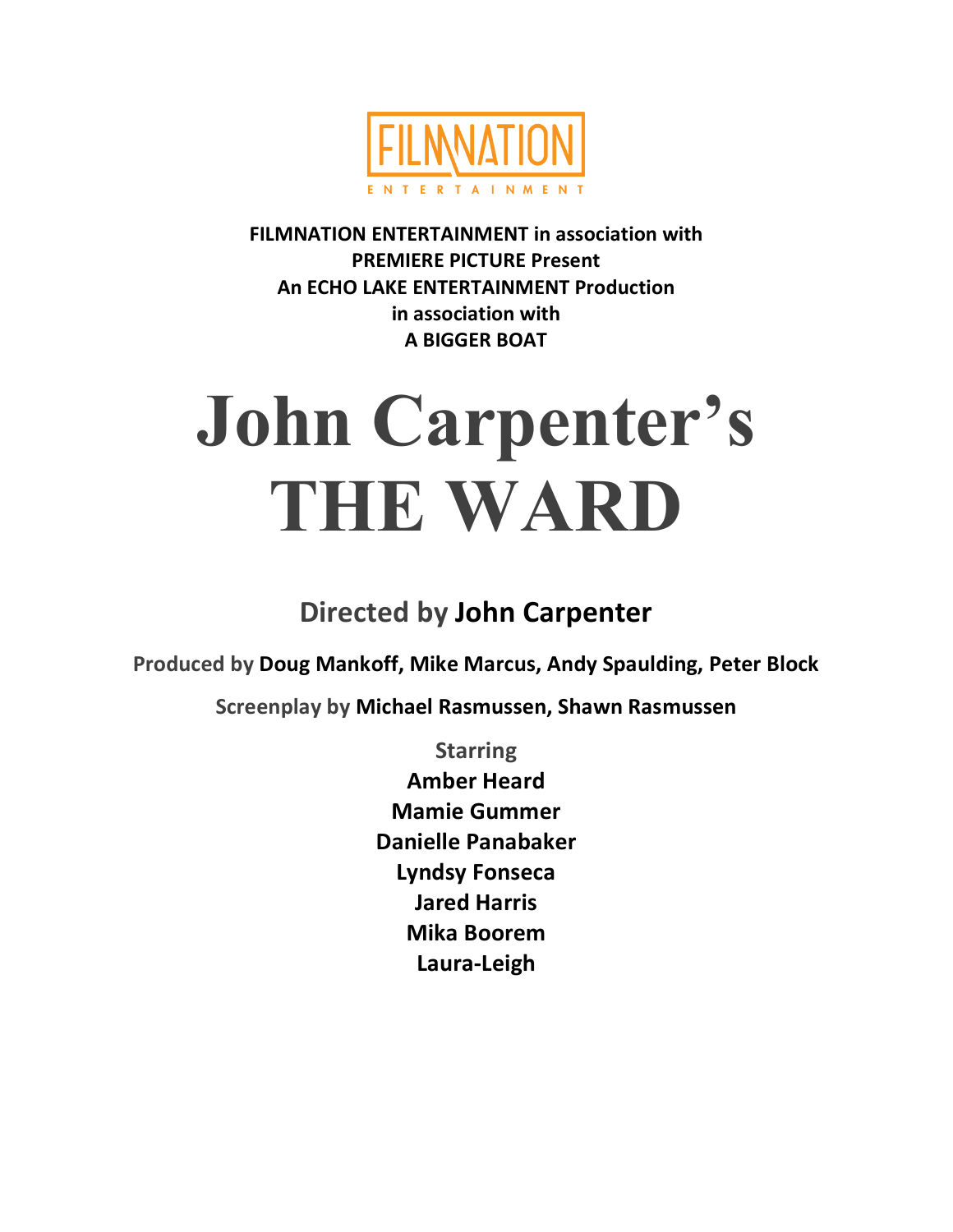#### **SYNOPSIS**

JOHN CARPENTER'S THE WARD, a psychological thriller about a young woman locked in a mysterious mental institution in the 1960s, marks iconic horror master John Carpenter's first feature film in over seven years.

Kristen (Amber Heard), a beautiful but troubled young woman, finds herself bruised, cut, drugged, and held against her will in a remote ward of a psychiatric hospital. She is completely disoriented, with no idea why she was brought to this place and no memory of her life before being admitted. All she knows is that she isn't safe.

The other patients in the ward—four equally disturbed young women—offer no answers, and Kristen quickly realizes things are not as they seem. The air is heavy with secrets, and at night, when the hospital is dark and foreboding, she hears strange and frightening sounds. It appears they are not alone.

One-by-one, the other girls begin to disappear and Kristen must find a way out of this hellish place before she, too, becomes a victim. As she struggles to escape, she will uncover a truth far more dangerous and horrifying than anyone could have imagined.

JOHN CARPENTER'S THE WARD is directed by **John Carpenter** (*Halloween, Escape from LA, Starman, The Fog, The Thing*) from a script by **Michael Rasmussen** and **Shawn Rasmussen**. The film stars **Amber Heard** (*The Joneses, Zombieland, Pineapple Express*) as Kristen; **Mamie Gummer** (*Stop-Loss, The Hoax*) as Emily; **Danielle Panabaker** (*Friday the 13th, Mr. Brooks, The Crazies*) as Sarah; **Lyndsy Fonseca** (*Kick*-Ass, *Hot Tub Machine)* as Iris; **Jared Harris** (*Mad Men, The Curious Case of Benjamin Button*) as Dr. Stringer; **Laura-Leigh**  as Zoey, and **Mika Boorem** (*The Patriot*) as Alice.

The film was shot during late summer 2009 on and around the Eastern Washington State Mental Hospital grounds outside Spokane, Washington. The film's cinematographer is **Yaron Orbach** (*The Joneses, Please Give*); the production designer is **Paul Peters** (*Out of Time, High Crimes*).

Executive produced by **Adam Betteridge** and **David Rogers**, and **Rich Cowan,** JOHN CARPENTER'S THE WARD was developed and produced by **Doug Mankoff, Mike Marcus** and **Andy Spaulding** for Echo Lake Entertainment, and **Peter Block** for A Bigger Boat.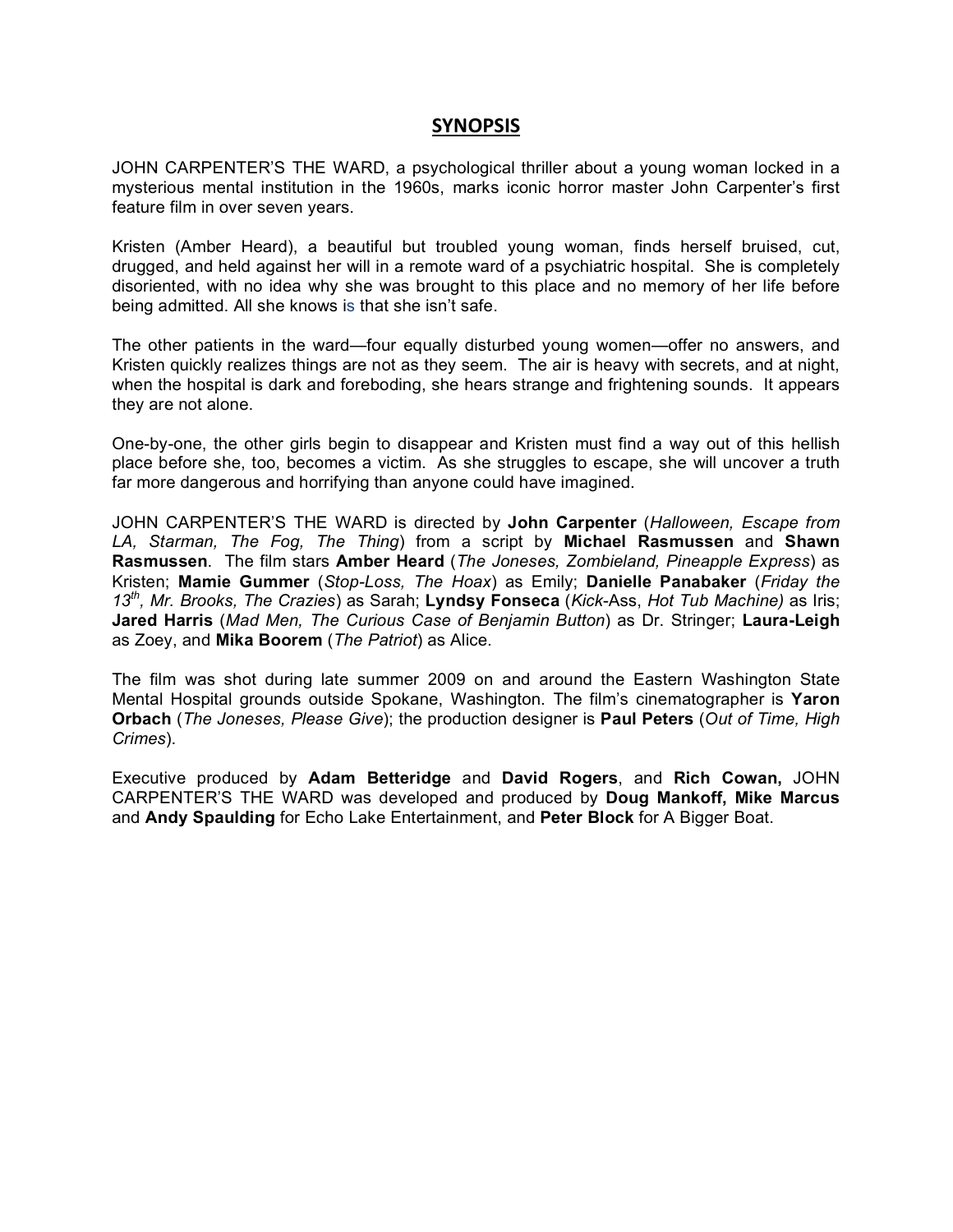#### **ABOUT THE FILM**

JOHN CARPENTER'S THE WARD is the film that caused the horror master to return to directing for the first time in over seven years.

"I credit Mick Garris, who created *Masters of Horror*," revealed Carpenter when asked about his decision to make JOHN CARPENTER'S THE WARD his first film in nearly a decade. "Those were low-budget, fast shooting projects and I enjoyed them greatly. I thought this is fun – I could do this on a low-budget film: THE WARD story is contained, the physical shoot wasn't long.

"I wanted a film that needed more creative problem-solving skills to figure out how to tell the story. THE WARD was a fun challenge," said Carpenter.

Although JOHN CARPENTER'S THE WARD has all the classic elements of the archetypical Carpenter film, the story still had to be extraordinary from the beginning to bring the director back to filmmaking. Discovered by his management team at Echo Lake Entertainment, the script was breaking new territory for them as well.

"We'd gone looking for something to vary the art-house, festival dramas slate we were known for," remembered Echo Lake founder and producer Doug Mankoff.

"We wanted to expand our repertoire to include larger audiences," explained Mankoff, "so we started looking at genre and comedies. Part of what so attracted us to the script was that this was a smart, scary piece, it was very contained, and it had great characters. For us as producers, the first strength of the script was the characters. Then came the fact that even on the first read we could see its viability.

"Imagine you found yourself in a mental institution during a period when you could be involuntarily committed," Mankoff commented, "and you suspected, or maybe even knew, that people were being killed around you. But no one else knew because they all simply thought you were crazy. And how terrifying it would be because you knew, eventually, it would get to you."

"When we found THE WARD, it was only natural to think about John Carpenter for it. We were thrilled when he responded to the material as enthusiastically as we did," added Echo Lake producer Andy Spaulding.

"THE WARD sits perfectly in John Carpenter's body of work, right in the middle between suspense thriller and horror," added Echo Lake's Mike Marcus, another producer on the film and Carpenter's manager.

"It made it fun to come to work," agreed Carpenter. "It's mainly story I look for in a script. If I can see the movie as I read the script, as well as see how delineated the characters are and how sharp the writer is, then I'm interested. It's always visual for me. I had a lot of training; went to film school, learned all the plumbing. I understand how to do the mechanics of it. I never let the other factors enter into anything I do. It's all for me, for the movie in my head, that's what I'm trying to make."

A longtime favorite of fan boys, it was one of Carpenter's most fervent fans who would next come onto the project. Producer Peter Block, best known for his Lionsgate legacy (including the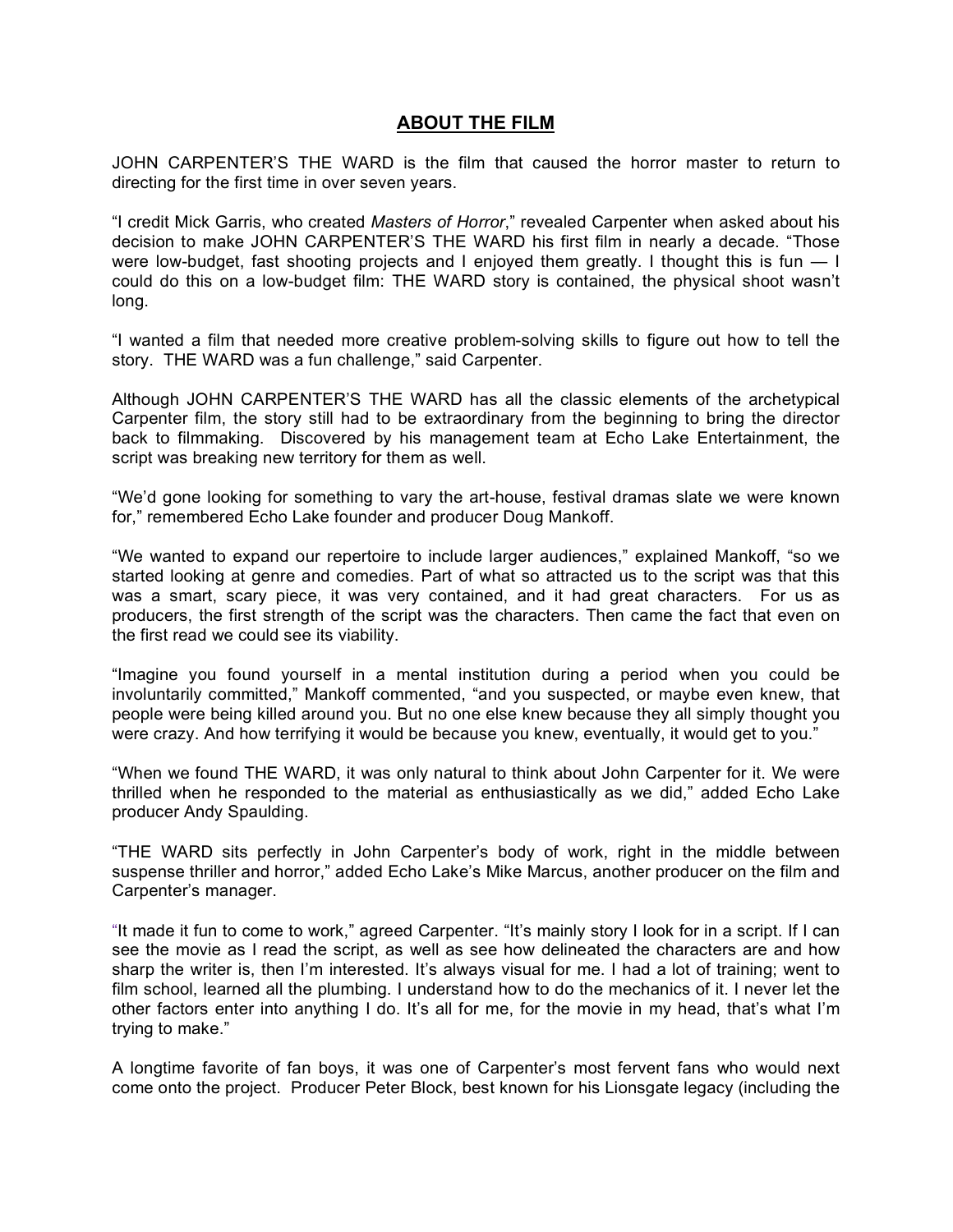wildly successful *Saw* franchise, as well as *High Tension, Undead, Cronos, Dead Alive, Hard Candy*) was added to the team under the banner of his new company, A Bigger Boat.

"We wanted to put more experience on the producing side in terms of making a genre film," said Mankoff about bringing in Block, "to add a name that would help us on the international market and give some added credibility during production. We went to Peter Block, whom we'd known and worked with for years, and asked if he wanted to come on. Peter brought a huge level of genre experience to the project—both in producing and in penetrating the marketplace."

"Although I'm a fan first and foremost," said Block about joining team, "during the last 20 years of my career buying, producing, and making horror films, the thought that eventually I'd be able to say I was associated with a John Carpenter picture was probably beyond the realm of my own perception. As a fan-boy, the fact that I can say I'm on JOHN CARPENTER'S THE WARD is fantastic."

"THE WARD is a great addition to the legend that is John Carpenter," added Block. "While it bookends nicely with *The Fog, Halloween* and *The Thing*, the film also showcases a philosophical evolution of what horror is."

#### **Casting**

Shot in a remote corner of Washington State, on the campus of the still-operational Eastern Washington State Mental Hospital, JOHN CARPENTER'S THE WARD is classic Carpenter: isolation, paranoia and unseen dangers lurk just out of reach as each of the five characters weaves their way through Carpenter's masterfully crafted cinematic maze.

"We really wanted to elevate the project above the standard horror film," explained Spaulding. "For us that meant elements like John Carpenter as a master at twisting concepts and storylines; a production designer and camera team who could work fast but at an extremely high level; and a cast that was, simply put, fantastic."

Leading the cast was Amber Heard, who had worked with the Echo Lake team on *The Joneses*. "We loved working with her, and she's extremely talented, which is why we brought her to John's attention," said Mankoff.

"JOHN CARPENTER'S THE WARD is genre," said Heard (**Kristin**) when talking about why she took the role. "In part why I was interested in it was that, selfishly, I like to make genre films. THE WARD was the perfect combination for me: I loved the director, the genre, the script.

"John Carpenter is the master, he is synonymous with genre," added Heard. "I'm thrilled to see what unique things he brings to the film that I couldn't see or imagine from the page. This film is about him, there is a lot of him in it. It would be a very different project in anyone else's hands. Our WARD wouldn't be without John. He is his own character; his personality is unique. He carries this film on his shoulders.

"Everyone in the cast is so talented and unique," concluded Heard. "I was surprised to see what each actor did with their characters—and did so quickly. They really were dedicated to making each character their own. Surprisingly, with five women on set, we had no drama."

JOHN CARPENTER'S THE WARD was a surprise for some of the five young actresses who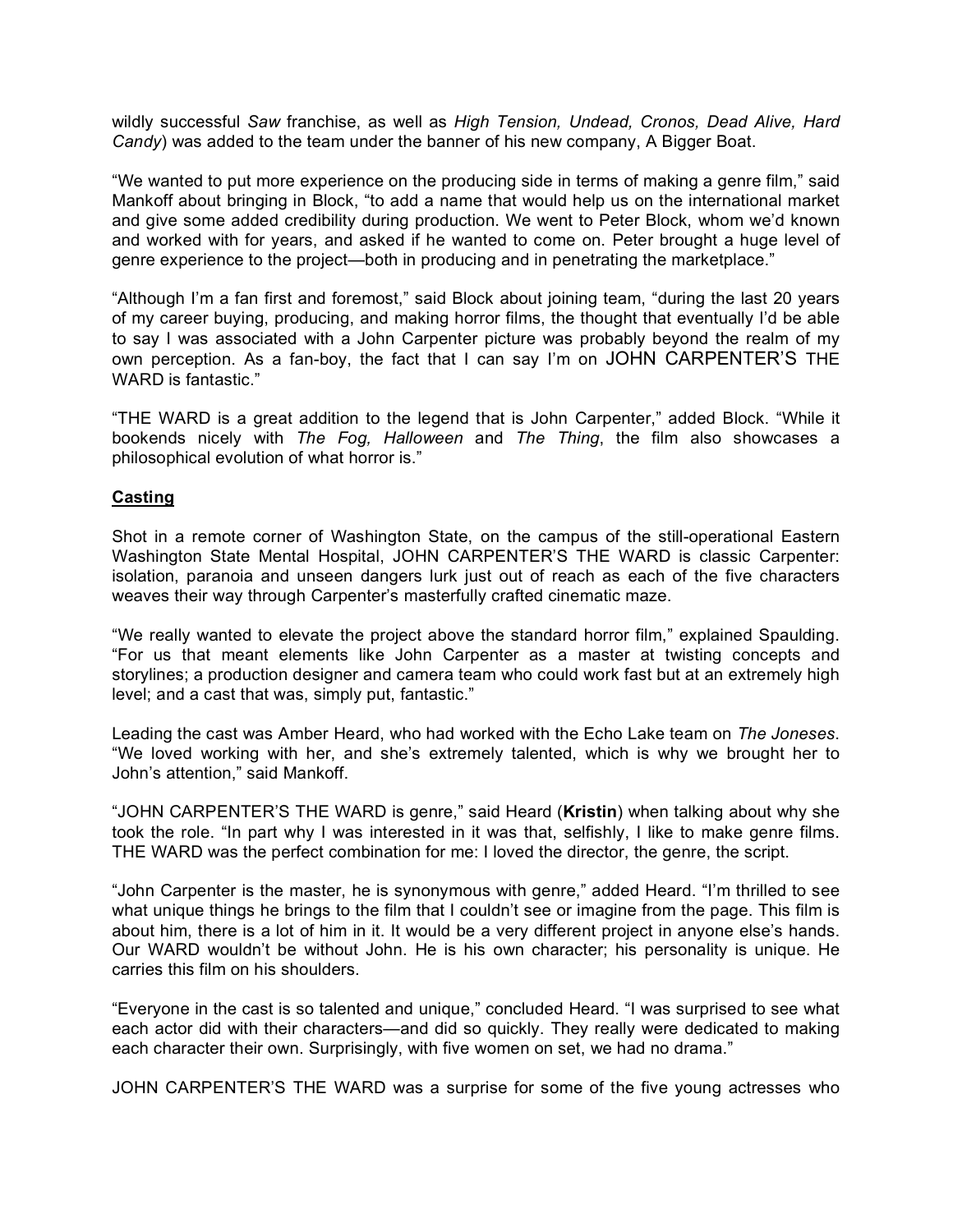were picked to play the inmates of Ward 19—from the casting to the work process, John **Carpenter** 

"My 'audition' with John was supposed to be a lunch," recalled Lyndsy Fonseca (Iris), "but I pulled up and there he was on a bench outside the restaurant smoking a cigarette. He said 'let's just sit outside instead' so we just talked about stuff and instantly got along. Once John's hired you it's because you're the one he wants."

"This is my first feature film," said Laura-Leigh (Zoey). "I was familiar with John's work before I got cast, but I hadn't seen a lot. So I ordered all of his films and watched two a night. They are all so different, from *Christine*, which feels so grounded, so real, to the very out-there *Big Trouble in Little China*, to the love-story-thriller *Memoirs of an Invisible Man*."

"I read the script," confessed Mamie Gummer (Emily), "and really enjoyed it; I found myself biting my nails and completely engrossed. Then I met with John at this hamburger joint in Hollywood and I liked him very much right away. I can't see his films, mind you. I'm a big wimp that way when it comes to horror films. But of course I knew of him. He's truly a joy, and turned out to be really fun to work with."

Carpenter felt the women who filled out his ward were all, ultimately, perfectly cast.

"I love Pam Dixon," said Carpenter about his casting director. "All of our actors were sent to me on tape for the first look. She hit every character right on. This is the greatest cast, all of whom created a sensational bond while shooting which made making the film a great time. But that bond was also important so that the girls could improvise some bits and have some everyday fun since the breakdown of individual and personality along with the claustrophobic nature of the environment is oppressive."

"The five young women, who all banded together, were fantastic," added Block. "John seemed to have this avuncular role with them; he catered to their strengths as actresses but also allowed them to grow. John knows that horror is driven by strong female characters and he wanted these girls to have the security to do what they needed to do."

"We got lucky with such a great cast," laughs Laura-Leigh. "Five girls, all in their twenties, putting them together and asking them to get along—99% of the time there would be a disaster. But even John Carpenter had to admit his fears never came true."

"All five actresses play in the story and each have their moment to shine," continued Block. "Mamie has such a great death scene, but she also channels a fantastically confounding villainy. I liken her to a mix between Kate Hepburn and Walter Brennan. Danielle is the sexy one, the ingénue that all the little girls will want to watch. Lyndsy has the best scream, and surprisingly mature Laura-Leigh plays the most infant-like of the characters.

"But like any great basketball team, there has to be a great point guard and in JOHN CARPENTER'S THE WARD, that's Amber. Everything runs through her, every scene. She carries the ball throughout the film."

"Actors have to bring it," stated Carpenter, "It is part of the gig! I don't mind if actors find some of it on set, we can shape some as we go, but for the most part I want them ready when they arrive. My job is to be there for the actors, to see what it is they need to do their work. I do work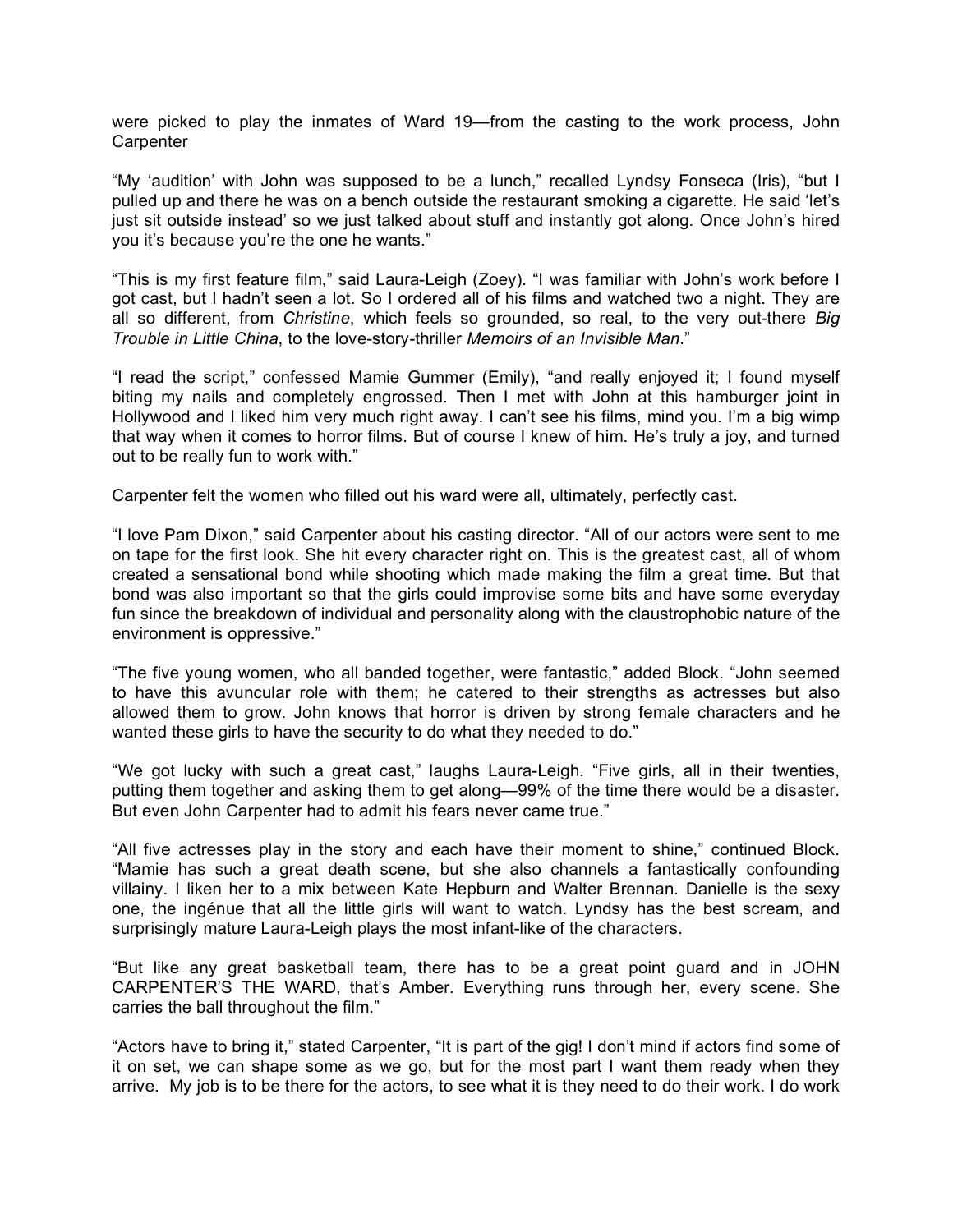fast, a lot of work with lots of scenes to do means my approach is get at least two good takes for each and then move on. Some scenes can be quick like that, some can't."

"I prefer this to my other work," admitted Laura-Leigh. "I prefer the artistic choices I get to be a part of. I didn't have 30 takes here to figure out what to do. I really appreciated the level of process and thought that went into our work before the camera was rolling. John wants you to come to work prepared, having done your homework and ready to bring what you can to the moment. I learned that if you've done your work, it'll all be there when you need it. And he's always ready to ask you what you want to help you do your work—whether it's hair, make-up, or a bunny prop."

"John's funny," added Fonseca, "because he comes across as so old-school, very serious. He runs a tight ship, you know, there's no fooling around, everyone has to do their jobs, phones off, no messing around…then just as he's pretending to be the mean guy, you realize he's really watching out for you, taking care of us all."

"John respects the process," Gummer explained. "He gives us freedom to play. He is efficient, deliberate. It helps me, if I know that everything else is in place. It makes it easier for me to work. I come from a theater background, so while I don't like horror I did find the story to be kind of a version of classic Greek theater where the stakes are so high. I think of projects now more case by case. I don't say 'I'll never…' anymore because I didn't expect to ever be here on a scary movie and yet, the work is rewarding and very fun."

 "For young talent, the industry can be complicated at times," said Danielle Panabaker (Sarah). "I was nervous about the shoot a little, but I couldn't have been more wrong—each girl has such unique perspective on her character and knows their craft so well, it was a lovely shoot. Truly, it was a joyful and great time.

"My job is to help John tell the story the best he can," added Panabaker. "It's been nearly a decade since John's been on set, but it's remarkable how talented he is in telling these kinds of stories—keeping you in suspended disbelief. I hope the fans can't wait to see it."

"When I first heard about the film I thought 'A film with John Carpenter? How cool,'" recalled Mika Booren (Alice). "How many movies can you make in a lifetime? And to have one of them be a John Carpenter film…amazing. I'm a big fan of John's: *The Thing* is my favorite.

"When I first read the script, I liked it right away," added Boorem. "The history and accuracy drew me into the story, and then I was surprised by the dark side. I always have had a fascination with the early study of mental health. As soon as I read it, I started tracking the project, hoping to get an audition. Being asked to play Alice was a surprise—a new idea I hadn't thought of."

"I love actors in terms of respect," Carpenter explained, "and I make them work because it takes all the work off me. It's less that I have to do. I think actors have to bring it, bring ideas, and be passionate about their role. It'll be much better than what I can tell them. I'm so proud of all the girls, so happy with their work, and Jared Harris is fantastic—he really anchors the film as an authority figure. "

Jared Harris (Dr. Stringer) was equally complimentary of his director: "John Carpenter is fantastic and has the right to go off and make difficult types of films—he's not just a horror director. *Starman,* for example, shows how many different stories John has in him. JOHN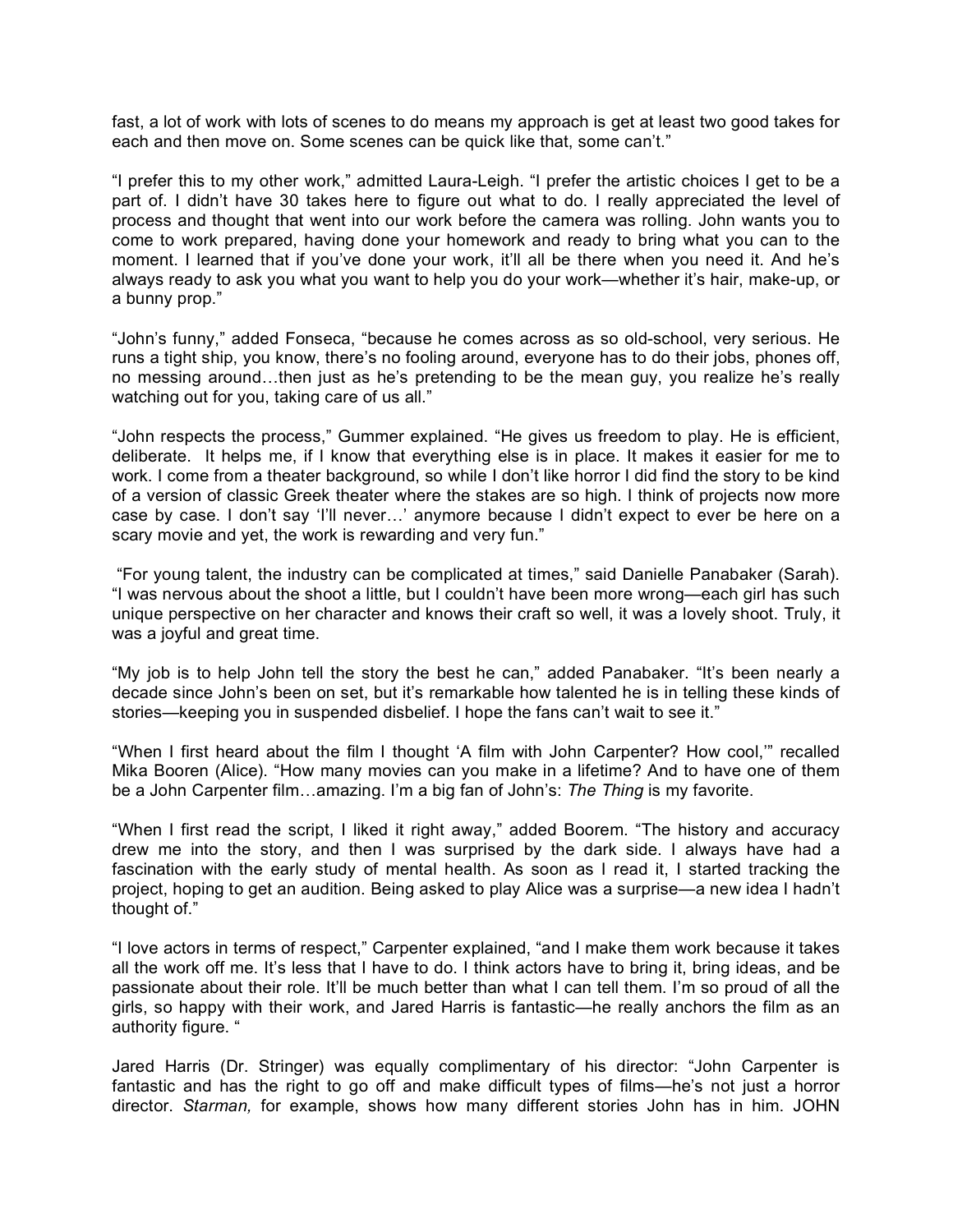CARPENTER'S THE WARD has elements of the horror genre, but has to also work as a psychological thriller, which I think it does with great success. I particularly like the little moments that have the gentlest wafts hinting at Dracula at the window. That is great fun to play with.

"Doug Mankoff and I went to Duke [University] together," recalled Harris. "We got back in touch, and when he mentioned the project I thought 'God, I'd love to be a part of a John Carpenter film.' I've seen them all: *Assault on Precinct 13* was in London as a teen and I loved it. *Halloween* was in Leicester Square. I loved all of them.

"John and I chatted on the phone; I met him the day before I was to arrive on set. I found him to know exactly what he's after in each bit of coverage. I get the feeling he has edited already in his head—he'll shoot little pieces of it, little sections of it. He's old school, which doesn't happen much anymore as studios want more control than that style affords. And still, he has room for the unexpected. For my career, this is the most improvisation I've done—it's a league of its own, collaboratively, artistically, creatively. I've very grateful for this timing."

"It was exciting for me to see John Carpenter back on the directing floor," said Andy Spaulding about watching the master work with his cast. "I had an immense curiosity to see what he would do. I was fascinated by his style, his approach, and especially his rapport with the actors. He totally commands his set."

"Some scenes just tickle me, far too many of them for me to pick just one," confessed Carpenter. "The movie rises and falls on the strengths of the characters, and that has everything to do with these actors."

#### **On Location-Eastern Washington State Hospital for the Insane**

*"Dr. Kirkbride spoke of his plan as linear. Buildings were arranged en échelons. The center building was more imposing than the others and had a dome, in agreement with the classical tastes of the time. From the center building used for administration offices extended wings right and left for patients. From the ends of the wings, short cross sections dropped back to connect with more buildings, for patients, which were parallel to the original wings. Each ward was enough out of line so that fresh air could reach it from all four sides and it was not under observation from the other wards."*

- From *Dr. Kirkbride and his Mental Hospital* by Earl D. Bond

Shot on location in eastern Washington State, THE WARD found its literal and figurative home at the Eastern Washington State Hospital for the Insane, located in Medical Lake, a few miles east of Spokane.

Built in 1891 under the Kirkbride Plan, developed by Dr. Story Kirkbride to promote what at the time was progressive institutional treatment for the criminally insane, Eastern Washington State Hospital today is a labyrinth of both in-use and abandoned buildings. The vastness of the Kirkbride Plan, with wings extending far from the administrative hubs, offered a vital texture to the world John Carpenter wanted to create for JOHN CARPENTER'S THE WARD.

As producer Mike Marcus pointed out, "the look was right, the facility was right with empty buildings just waiting for us to use them."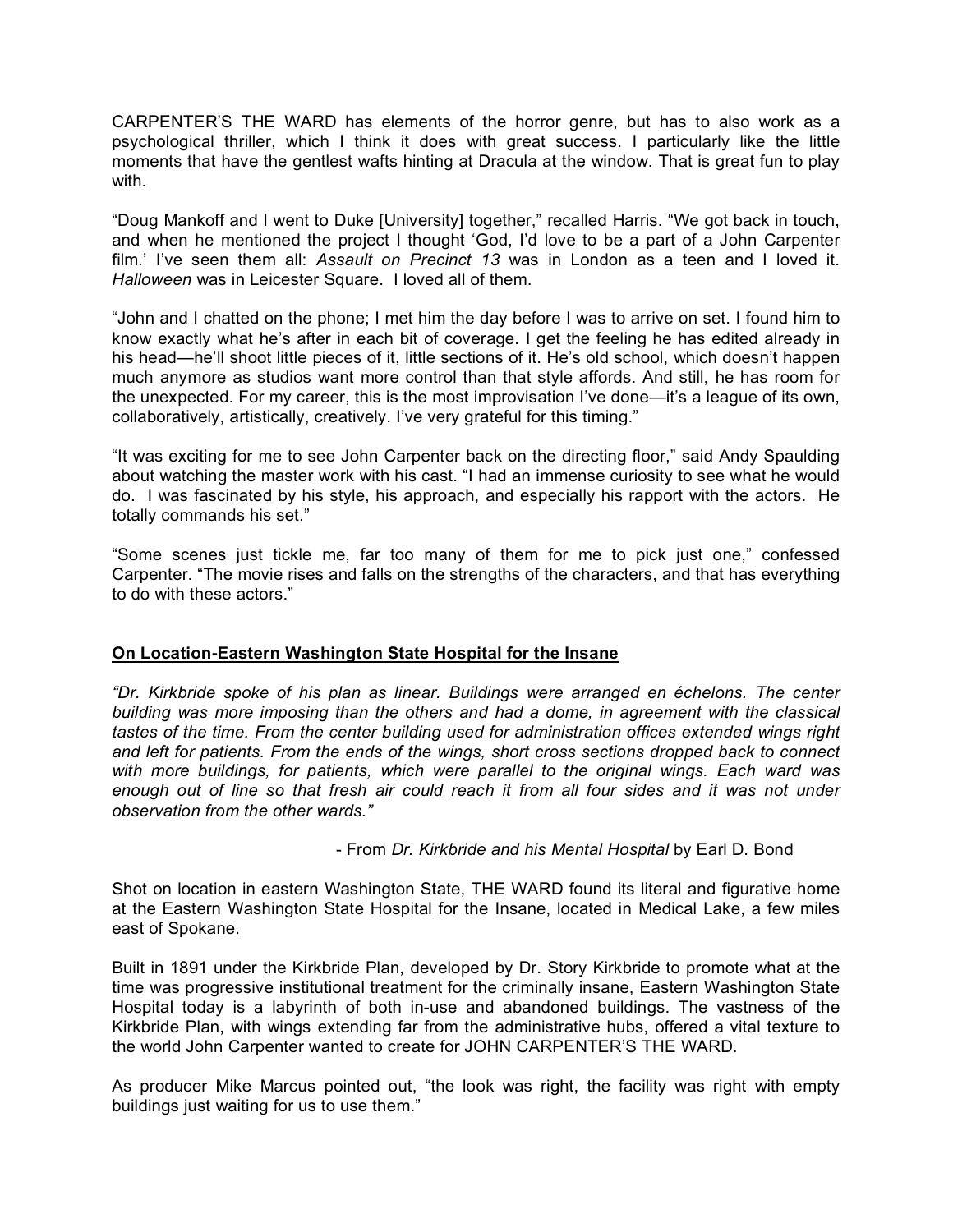"All around us was the Eastern State Hospital: real facilities, real patients," Carpenter pointed out. "It was great. The buildings are great there; they're old and have a lot of character which in turn gave us a lot of depth. I was really happy with it."

Hundreds of windows open onto the Eastern Washington vista of never-ending wheat fields, while the isolation of each wing guaranteed a much needed remoteness for Dr. Stringer's treatment "methods." The sheer enormity of the institution also promised Carpenter the authentic quality he and Production Designer Paul Peters would employ to such creepy effect.

"The buildings here provided us with a maze, a complex system of hallways and rooms that enables escape for the girls," explained Peters, "but escape only from one level to the next. You don't escape out. The Rec Room, just off the ward corridor, featured big huge beautiful windows, but the view is always through bars as if to reiterate 'you can't get there' to the girls as they look outside."

"Paul is a total pro" said Carpenter of his Production Designer. "He figured out the geography of the hospital for me, pulled off complicated and confusing logistics and made them simple."

"Eastern State Hospital was built in 1891 to provide for the current-at-the-time philosophy that mentally ill patients should be housed dormitory style," explained Peters. "Now there is a much different approach to treating mental illness, starting with calling patients 'customers.' These changes meant for us to tell the story we wanted to tell, the film had to be set as a period piece in the right kind of setting.

"We certainly had a large institution to work with, but not always in the same location," continued Peters. "We might use a hallway in one building and a floor in another and a room in still a third. That meant we needed a three-dimensional puzzle put together to show us how it all fit together. All the buildings had to have unity to make it seem they are all the same, so we created that institutional look."

"We pieced together three buildings to make one unit," added director of photography Yaron Orbach. "Once we found the actual Ward 19, we searched for other pieces to put the setting together. It was a long process, but it ultimately worked well. John had asked us to present something that would work as a road map, so Paul and I quickly became very collaborative. Paul mapped out the whole of it and John was sold."

"The sheer physical complexity is navigated by movie magic, par for the course," said Carpenter. "But Paul did diagram it out which helped me a great deal—I knew what I could and couldn't shoot."

The atmosphere of the Hospital itself was also an element not to be underestimated.

"We worked side by side with patients each day," recalled Panabaker about her experience on location. "I prefer to be on location; the immersion is good for me. This is a super remote location, with barbed wire and fences. It makes you acutely aware of the fact that while you are protected you are also being watched. That feeling reminds you of the story we are telling."

Although all the cast and crew were well versed in safety precautions and procedures, the daily life at a mental institution was hard to miss.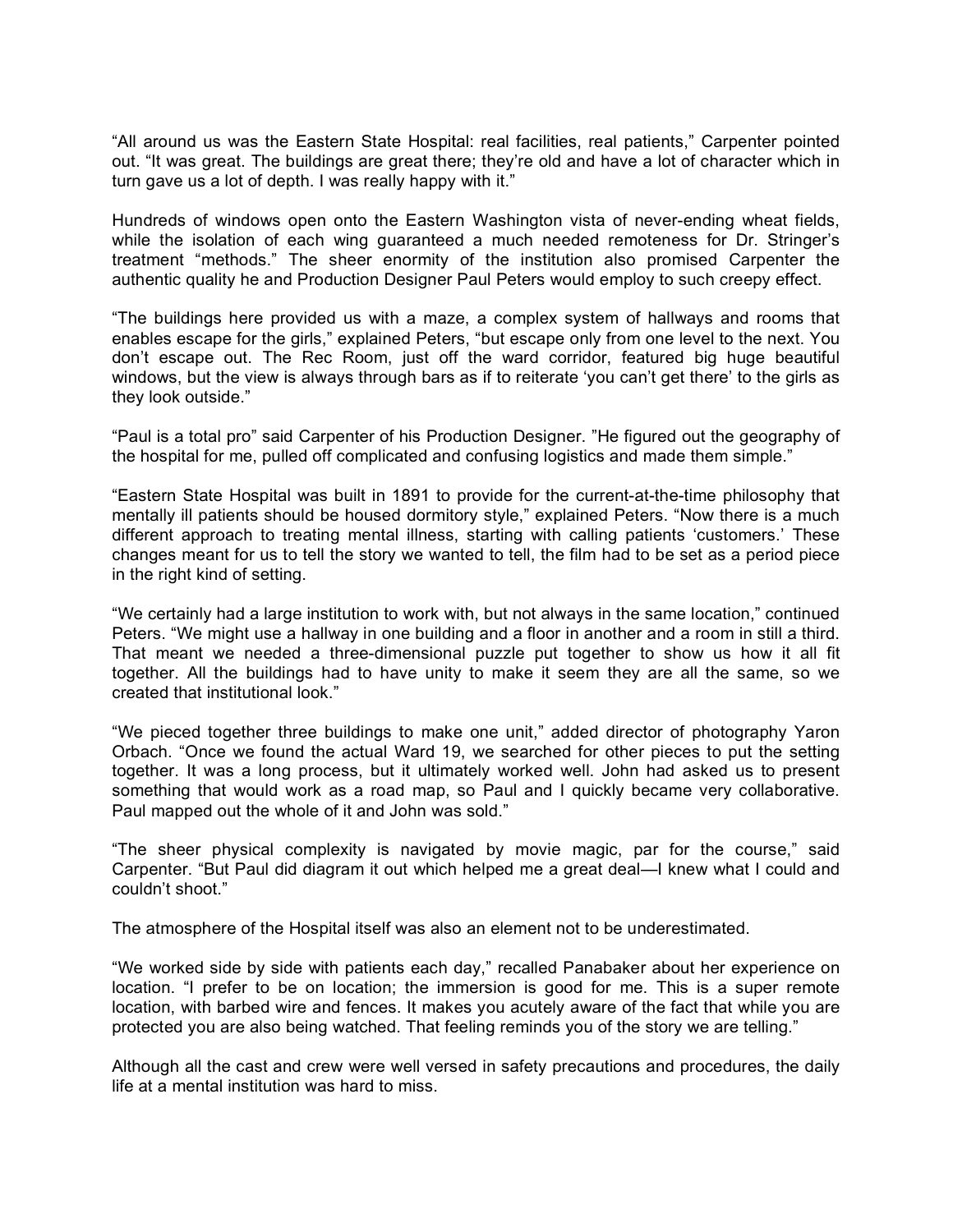"Working on that state hospital was definitely different," admitted Heard. "The first time I walked on set I was looking back over my shoulders. It is a creepy place, which hopefully will translate as an ideal vessel to carry our little project in."

"We would hear the patients each day," added Laura-Leigh. "We work in this period environment, and it all helps. I would even go into my character's room between takes to prepare myself and it worked every time. Those tiny spaces are real patients' rooms from when our building was still functioning. Location plays into my process a great deal. When I wake up in the morning and drive to a grocery store—that makes you feel one way. When I wake up in the morning and drive to an insane asylum, that makes you feel another!"

"The location really was perfect," agreed Fonseca. "It's scary and isolated: A real mental institution, part of it still being used for the criminally insane. Those walls have so much to say!"

"Sometimes I'd do a double-take on people walking around to make sure if it was a patient or crew member," admitted Gummer. "It's deeply creepy there but that allowed for us to not even have to act sometimes."

"It was fun to have been at Eastern State Hospital. It had an authentic feel, which always helps a bit with your imagination," recalled Harris. "The Electro-shock therapy, that's a disturbing scene—quiet weird. Obviously uncomfortable for those going through it, but also unnerving for those enduring it: it was movie-fake, but tremendously unpleasant. Creepy, particularly as it is, even now, a legitimate treatment but it causes such great pain and fear. It makes you uncomfortable. And, on top of it all, we were shooting it in an actual treatment room!

"I get a slight sense of Dr. Stringer being at odds with traditional approach to mental patients," added Harris. "The old 'stick them in the corner' approach. He's pushing with this against the staff; some of his methods are so new they do seem extreme. It was a perfect fit with the location."

#### **Design**

"The rooms may provide a small expression of each of the girls," said Peters, "but the overall palette here is more of the unifying theme for the film and as qualities of the institution oppression, moodiness, lack of any kind of spirit, any kind of uplift, lack of any attempt to make it brighter, encouraging, warming, comforting. The only thing we believe binds these girls together is that they have all been institutionalized here. "

For Peters, the "big hook" for working on JOHN CARPENTER'S THE WARD was indeed the director himself. After being taken with the script, Peters recalled a meeting of the minds when he first met the director.

"He and I met to talk about the film and we sort of felt each other out," remembered Peters. "Luckily for me, we saw the film the same way: I said I thought the film should be a monochromatic world with a very controlled palette of colors that we use to enhance that feeling of trapped desperation. It should be the kind of place a monster likes to be around. So our first meeting was like the courtship, walking around the concept part of the story. Our second meeting was when we really got down to making the script work."

Using the 140 feet long, 22 room hospital corridor itself as the hero set piece of JOHN CARPENTER'S THE WARD, Peters found it inspiring to remember the unit did at one time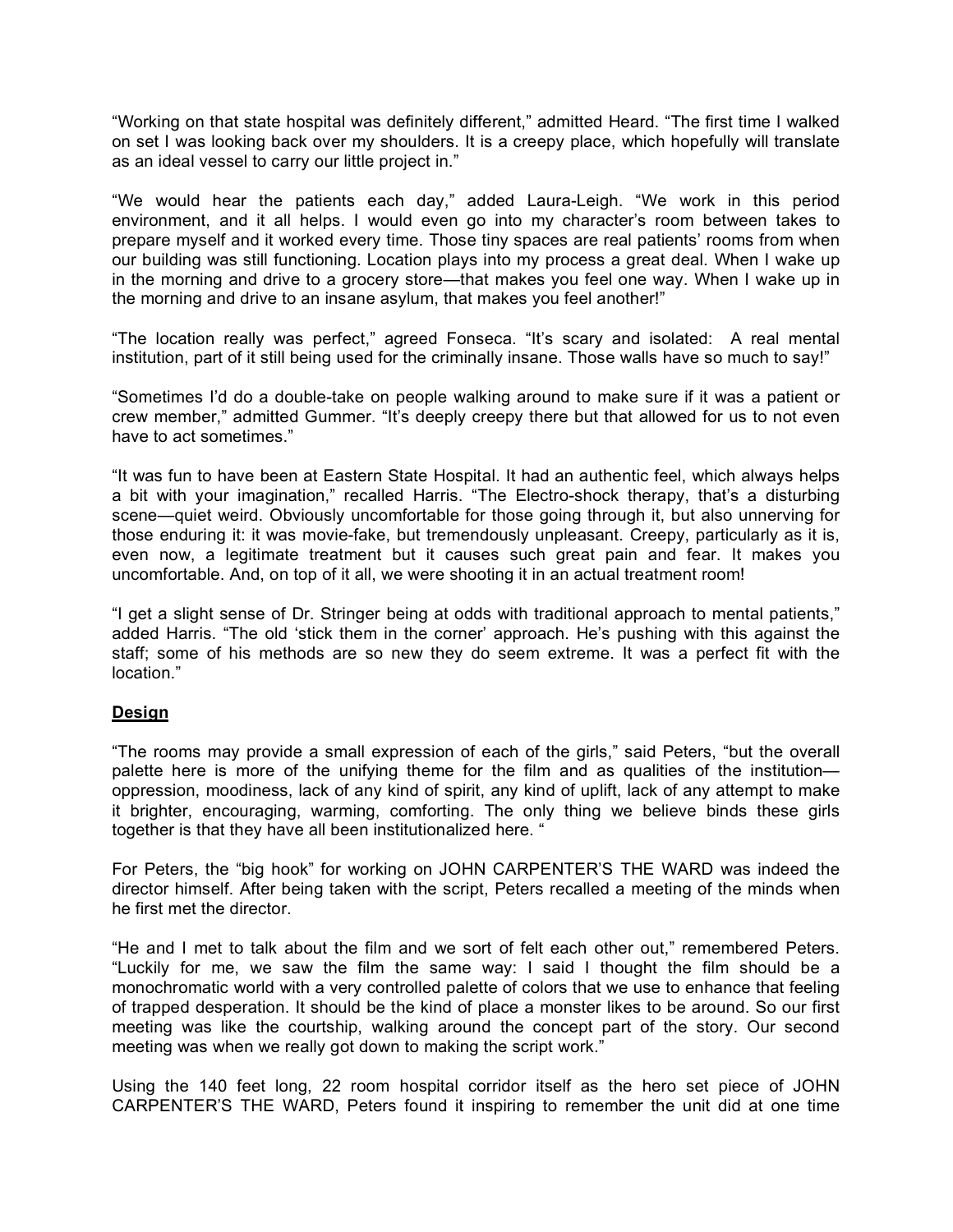really house mental patients. The physical layout of space was designed by Peters to reflect the characters.

"As we bring our main character, Kristen, into the hospital she goes deeper and deeper into the bowels of the building," explained Peters. "As she gets deeper, the audience may notice the change—the Ward is the most depressive, darkest and, in a way, the most disheartening of the corridors.

"Another feature that figures prominently is the super duct," Peters continued. "It was part of an early discussion John and I had about the ward, about how to make it oppressive. The duct is symbolic of the oppression on a personal scale: in other words, the fact it is looming over you and the fact there was never an attempt to make it atheistically pleasing, reminds each character they are buried far down in the depths of the building with no hope of getting out."

"Symbolically", Peters concluded, "it personifies the oppressive, inhumane nature of the girls in the confinement which strips them of their personalities and makes them part of the machine. Interestingly, however, it's also one of the ways the girls try to escape."

#### **Cinematography**

THE WARD cinematographer Yaron Orbach echoed Peters' observations on location, which also yielded unexpected advantages for his work.

"Location was a dream for me because of these huge windows", said Orbach. "My approach was not to have this be a very dark horror movie. This is an 'elevated' genre film, there are elevated elements here. We aren't slashing someone every few moments. There are selective violent moments, but it's a psychological thriller with layers of personality. So let's not go too soft, but instead go to a 'soft mood,' something very ethereal—a kind of floating sensation for the daylight stuff which is the majority of the film.

"So this old mental hospital worked perfectly," continued Orbach "Those windows were my key light and then I'd let it go dark on the other side. The windows really were perfect, like a wall of lights. In some scenes, I had no lights at all; I only used what was available through the windows. In another scene, the shower scene, it all just came together perfectly. Hazy and steamy, we added outside light for a streaming affect. Suddenly, a huge ray of sun came through the window, creating a fantastic backlight because of the steam. It was incredibly beautiful, dreamlike, with the light playing to the story."

"Yaron and I collaborated on everything," said Carpenter of his relationship with Orbach. Added Orbach, "Obviously, John's a bit intimidating the first time you meet him. He's quiet, not up to a lot of small talk, so there is no help in cozying up to him! But he's sweet, and very to the point. He listens."

Orbach stresses, "John has a precise point of view, but is open to collaboration. I didn't reference any of his previous work on purpose when we first met. My favorite John Carpenter films are *Starman* and *The Thing*, but I wanted to try to come across with something original. Plus I wanted to propose something of myself. I got a feeling he was the kind of guy who would appreciate that."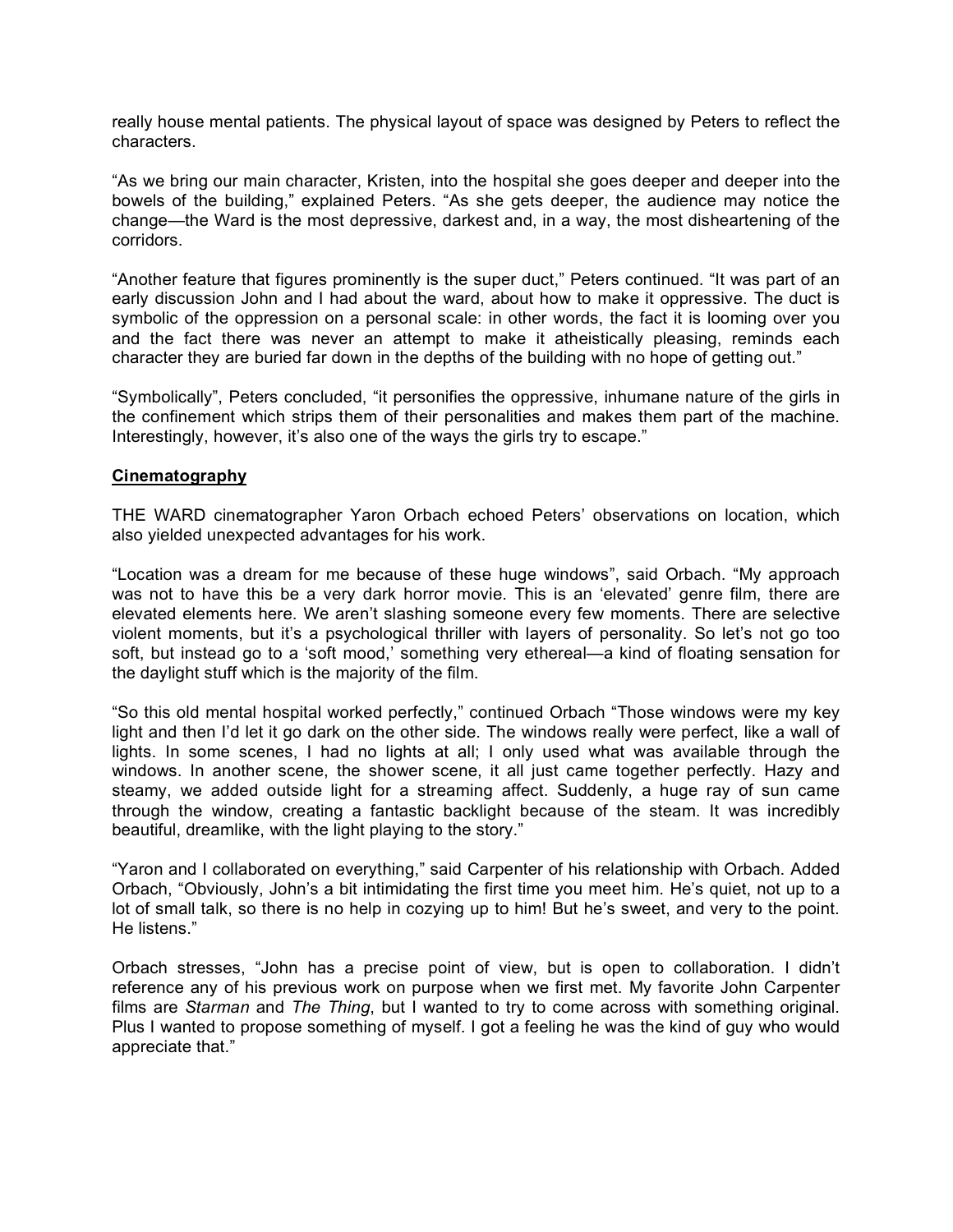"The director and cinematographer relationship is essentially unchanged since silent film," said Carpenter. "You need certain shots to tell a story—how you shoot those shots communicates emotion. So, Yaron and I collaborated on that essence of what the story needed to be."

"For my process", explained Orbach, "I start with the script. In this case, I read it and images came up as I went through it and I became engaged visually. Of course I already knew the work of John Carpenter, so I had that visual reference layer already imposed. My own voice comes up as my images take shape—it then becomes a mix of good writing, knowing John Carpenter's style and my own visual images. I'd gone into my meeting with John with a collection of instinctive visual references, from all sources. In the meeting I try to get into a visual dialogue as soon as possible by showing the images I'd brought along. We were talking creative ideas in the details pretty quickly."

"Yaron celebrates a real feel for cinema," acknowledged Carpenter. "He works hard, with a real feel for film. I loved working with him. We talked about what the story required; how to avoid certain visual clichés. He taught me a lot about composition, including what you can do now in post (we have lots more tools to use now).

"I like anamorphic—I like rectangles", admitted Carpenter. "Technically, there is no more 'square' in film, since everything is matted. I love how everything looks in this film; it is part of my film language. Everything, for me, boils down to instincts and imagination when I shoot."

Shooting on two 35mm cameras, 2 MovieCam Compact MK2 cameras utilizing the 3-perf system to give them more running time, Orbach and his team also used Ziess Ultra Primes lenses, which have the widest focal range of the prime lenses, allowing for a sharpness that isn't as harsh as others.

"I also used the DI (digital intermediate) as a polishing tool," added Orbach. "We confirm the color corrected frames, scanning them back to film, manipulating the image as a polish—rather than to fix something we should have gotten in the first place."

"I love clichés," confessed Carpenter with glee. "I love cheap tricks. And I quickly learned that on THE WARD everything we shoot we print. I wasn't used to working that way. It was fun."

"My favorite moment," suggested Orbach, "was every day as I had such a great time working with John. I waited a long time to work with a director of this caliber. I'm a young DP; I'm very fortunate. Just working with him, his patience, his openness, his confidence is so liberating. He gives me so much freedom yet he is very precise. I wasn't sure if our differences would be a hindrance: the age gap, the backgrounds (I'm from Israel, he's a WASP) but it all works. We have completely different backgrounds and upbringings, but stylistically we are very similar in taste—which I knew from watching his films."

#### **Effects**

Returning to work with John Carpenter again was the same award-winning special effects team from K.N.B. Effects (*Kill Bill: Vol. 1; Transformers; Pulp Fiction*) with whom he'd first worked together in 1993 on *Body Bags* for Showtime.

"I'd worked with Greg (Nicotero) and Howard (Berger) on so many films over the years," explained Carpenter about his choice for JOHN CARPENTER'S THE WARD special effects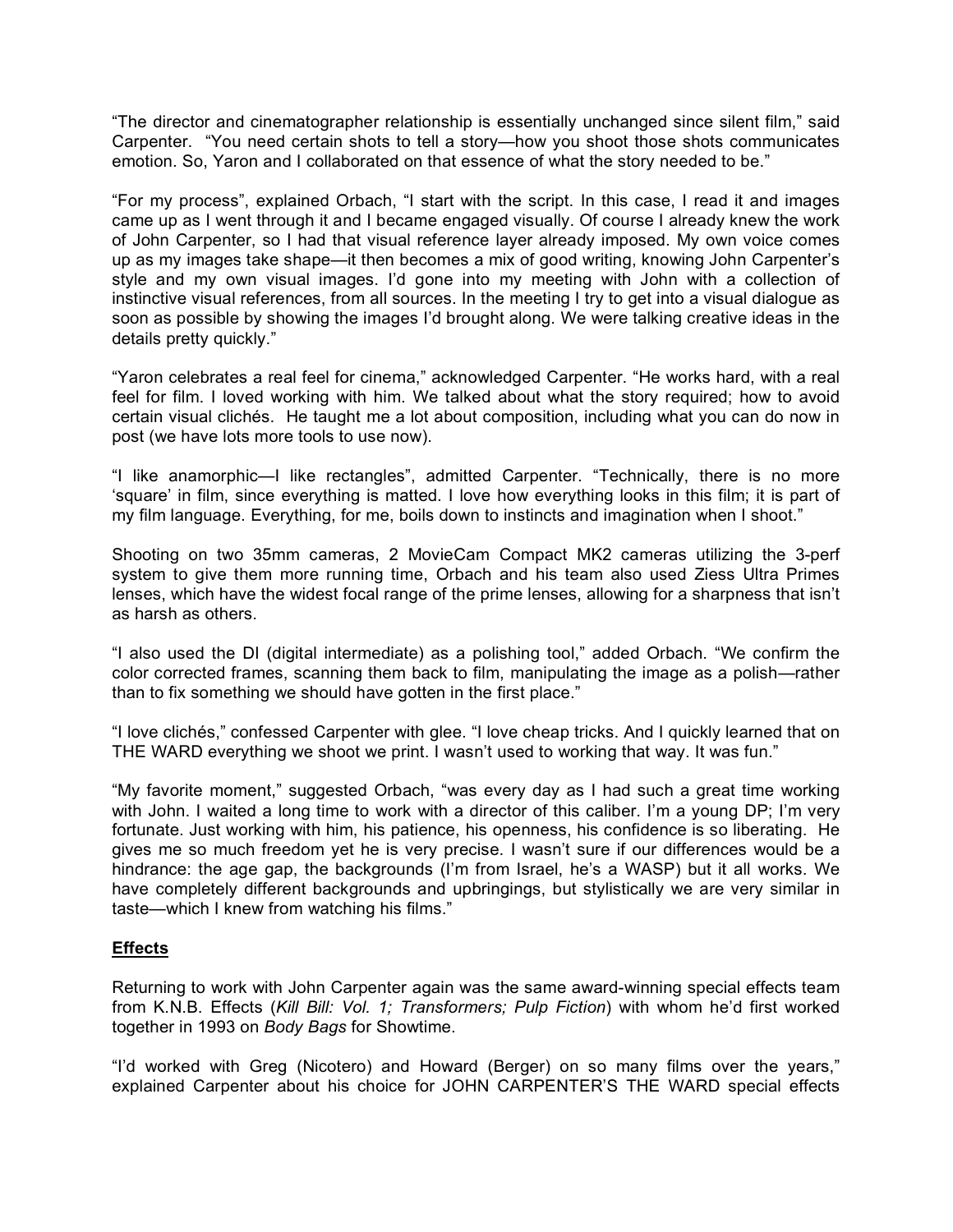team. "They are fabulous to work with and know exactly what they are giving me. I had to ask favors this time out as we were low-budget, and they came ready."

"I have been close friends with John for 17 years," explained Nicotero. "Not only have his films influenced me (and continue to do so), but I feel that working alongside John is the ultimate filmmaking class. He is one of the smartest and most knowledgeable directors I have ever worked with. His body of work—*The Thing, Escape from New York, Starman, Halloween*—all laid the ground work for countless current directors like Robert Rodriguez, Rob Zombie, Eli Roth, and Alex Aja.

I always love working with John," continued Nicotero. "Our first show was *Body Bags* and then right after that *In the Mouth of Madness* where we created a variety of Lovecraftian creatures. Then we did *Vampires.* Each show with John has a very different feel, which continues to show the skill that John has as a storyteller. So for me it is the experience of working with John that I love, and still to this day watch his films."

John Carpenter presented some very specific challenges for the K.N.B. Effects team working on JOHN CARPENTER'S THE WARD, supervised by Kevin Wasner.

"This is a ghost story, with a dead, reanimated corpse", said Carpenter. "We worked hard to avoid the Japanese horror look while creating the perfect ghost. Who was, by the way, played by the sweetest girl—a real trooper. She'd go through over 2  $\frac{1}{2}$  hours of make up each morning."

"For me it is always developing a character that we haven't seen before," said Nicotero. "In this case, the Ghost character design and execution. John and I have a 17 year working relationship and very much like the relationship I have with other directors (Quentin Tarantino and Sam Raimi) we speak the same language. I know what John will like and what he wants to see; so when we go through the first round of designs we are usually pretty in sync.

"Our contribution was pretty straight forward in terms of the work we did for the film," recalled Nicotero. "John never really goes for the gore, it isn't about how much blood we can pump but how we can build suspense and get the audience on edge. In this instance, developing the Ghost character as well as the various kills was more about what you don't see: glimpses and silhouettes. shadows and shapes moving through frame, this really is a classic ghost story. In this instance it is really about leaving a visual impression with the audience, something they will be thinking about and talking about when they walk out of the theater."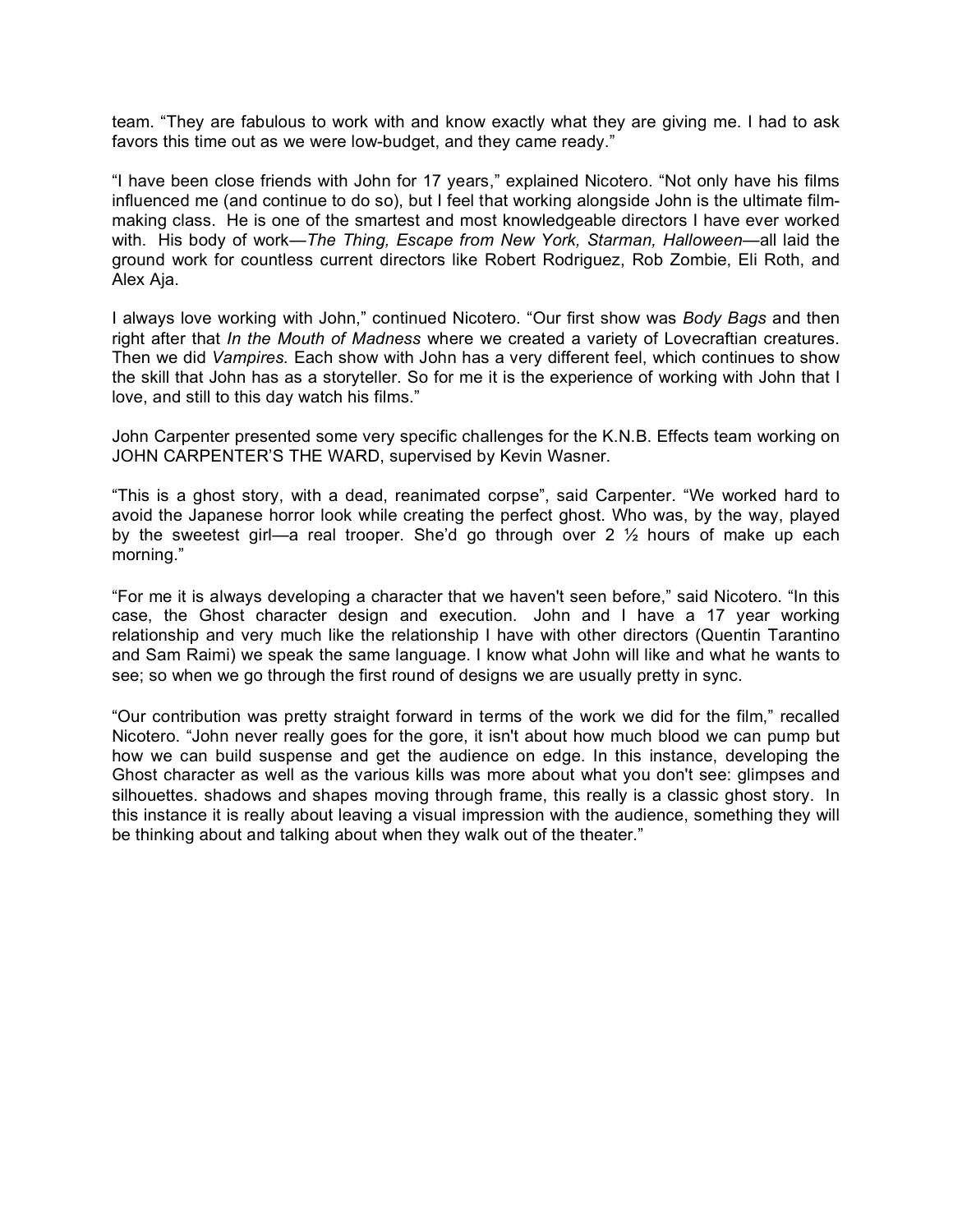#### **ABOUT THE FILMMAKERS**

#### **JOHN CARPENTER (Director, writer, composer)**

While attending the University of Southern California's School of Cinema, Carpenter began work on *Dark Star*, a science fiction comedy short that was later expanded into a feature length film and released theatrically in 1975. His second feature, *Assault on Precinct 13* (1976) was partially an homage to his idol, Howard Hawks, and basically reimagined that director's *Rio Bravo* in an urban setting. Carpenter's breakthrough film was *Halloween* (1978), the seminal horror film; made for \$300,000, it was the most profitable independent movie of its day, and to date has spawned several sequels.

Other works include *The Fog* (1980), *Escape From New York* (1981), *The Thing* (1982), *Christine* (1983), *Starman* (1984), and *Big Trouble in Little China* (1986), many of which he also scripted and scored.

Disenchanted with major studio politics, Carpenter determined to make independent films again and retain a greater degree of control. His films during this period include *Prince of Darkness*  (1987), *They Live* (1988), *In the Mouth of Madness* (1994) and *Vampires* (1996).

Carpenter also co-wrote *Eyes of Laura Mars* (1978) and directed such TV movies as "Someone's Watching Me" (1978) and "Elvis" (1979), which starred his frequent collaborator Kurt Russell. Also for television, he directed two episodes of "Masters of Horror" for Showtime, for whom he also did the trilogy, *Body Bags* (1993). He won the Cable Ace Award for writing the HBO movie, "El Diablo." He has recently completed work co-writing the video game "Fear 3" for Warner Bros. Interactive.

John Carpenter was born in Carthage, New York. His family moved to Bowling Green, Kentucky, where his father was the head of the music department at Western Kentucky University. He attended Western Kentucky University followed by the USC School of Cinema in Los Angeles. WKU awarded him an honorary doctorate in 2007.

#### **DOUG MANKOFF (Producer)**

Doug Mankoff is the President of Echo Lake Productions, which he founded in 1997 by raising a private equity fund to finance and produce independent films. Since then, Echo Lake has financed and produced over a dozen films, including *Levity* (directed by Ed Solomon, starring Billy Bob Thornton and Morgan Freeman), *The Big Empty* (directed by Steve Anderson, starring Jon Favreau), *Thirteen Conversations About One Thing* (directed by Jill Sprecher, starring Matthew McConaughy), *Things Behind the Sun* (directed by Allison Anders, starring Kim Dickens and Don Cheadle), Deepa Mehta's *Water*, (which premiered at the 2005 Toronto Film festival and went on to be nominated for an Academy Award), and Sara Polley's *Away From Her* which premiered at the 2007 Toronto Film Festival and went on to be nominated for two Academy Awards (best actress, Julie Christie, and best adapted screenplay, Sara Polley). Echo Lake recently released *The Joneses* (starring Demi Moore and David Duchovny).

Before founding Echo Lake, Mankoff worked for film financier and visionary Michael Nesmith managing Nesmith's library of film and television properties. Mankoff received a B.A. in history from Duke University and then attended the graduate film program at NYU. He later received his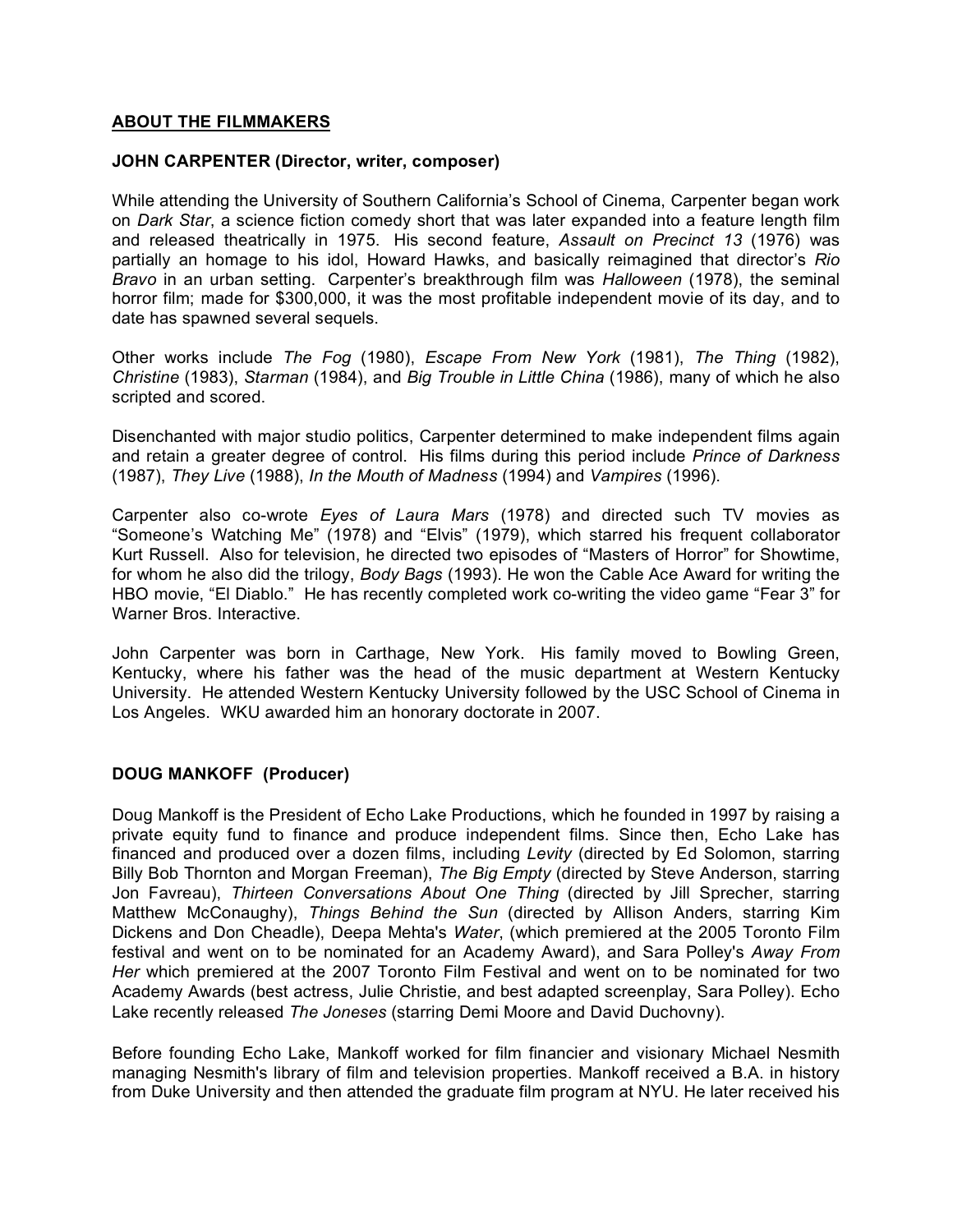MBA from Harvard. In addition to his interest in Echo Lake, Mankoff owns Yearlook/CAMP TV, a production company he founded in 1986 to make videos for schools and summer camps around the country.

Doug is a member of the Academy of Motion Picture Arts and Sciences, and he is active in the Jewish community. Doug and his wife, Marcia Mankoff live in Los Angeles with their three children.

#### **MIKE MARCUS (Producer)**

Mike Marcus started his career in the mailroom of General Artists Corporation, and upon its merger with Creative Management Associates (now ICM), he was promoted to agent.

In 1981, he accepted the position of senior agent at the Creative Artists Agency, where he had among his clients Tom Cruise, Sydney Pollack, Robin Williams, Carl Reiner, Mel Brooks, John Landis, David Cronenberg, Roger Donaldson, Michael Apted, Frank Oz, David Zucker and Jerry Zucker.

In 1993, Marcus was named President and Chief Operating Officer of MGM Pictures, where he oversaw the production and release of such films as the smash hit comedy *Get Shorty*, the thriller *Species* and the Farrelly Brothers' *Kingpin.* After his MGM tenure, in 1997 Marcus became a partner at MBST Entertainment, which produced *Good Morning, Vietnam* and *Throw Mama from the Train*, where, in addition to production, he was involved in managing clients of the company, including Robin Williams and Billy Crystal.

In 2000, he formed the feature film Distribution Company MAC Releasing, which in the summer of 2004 merged with ThinkFilm (a Canadian-based Distribution Company). He became the co-head of its West Coast office in addition to his production and management activities. In 2006, Marcus joined Echo Lake Productions and started its management division repping such clients as Deepa Mehta *(Water),* Walter Hill *(48 Hours)*, Jonathan Lynn *(My Cousin Vinny)* and John Carpenter *(The Thing)* to name a few. In 2007, he produced John Dahl's *You Kill Me for* Code Entertainment as an Echo Lake production. He is currently producing *The Ward* for Echo Lake Productions; John Carpenter's first film in 9 years – anticipated release: Fall 2010/Winter2011.

#### **ANDREW SPAULDING (Producer)**

Andrew Spaulding joined independent production and financing company Echo Lake Entertainment in 2001 and serves as the company's President of Production. Andrew most recently produced writer/director Derrick Borte's comedy/drama THE JONESES. He previously produced films including *Before the Rains*, the English-language debut of Indian director Santosh Sivan and *Dreamland*, directed by Jason Matzner. He is an executive producer of *12 and Holding*, the second feature from director Michael Cuesta (*L.I.E*.). Other credits include *The Big Empty*, from writer/director Steve Anderson, Ed Solomon's *Levity*, and Jill Sprecher's critically-acclaimed *Thirteen Conversations About One Thing.*

Before joining Echo Lake Productions, Andrew served as vice-president of the independent production company founded by veteran producer A. Kitman Ho (*Ali, Platoon*). While working with Ho, Andrew worked on the production of Kathryn Bigelow's *The Weight of Water* as well as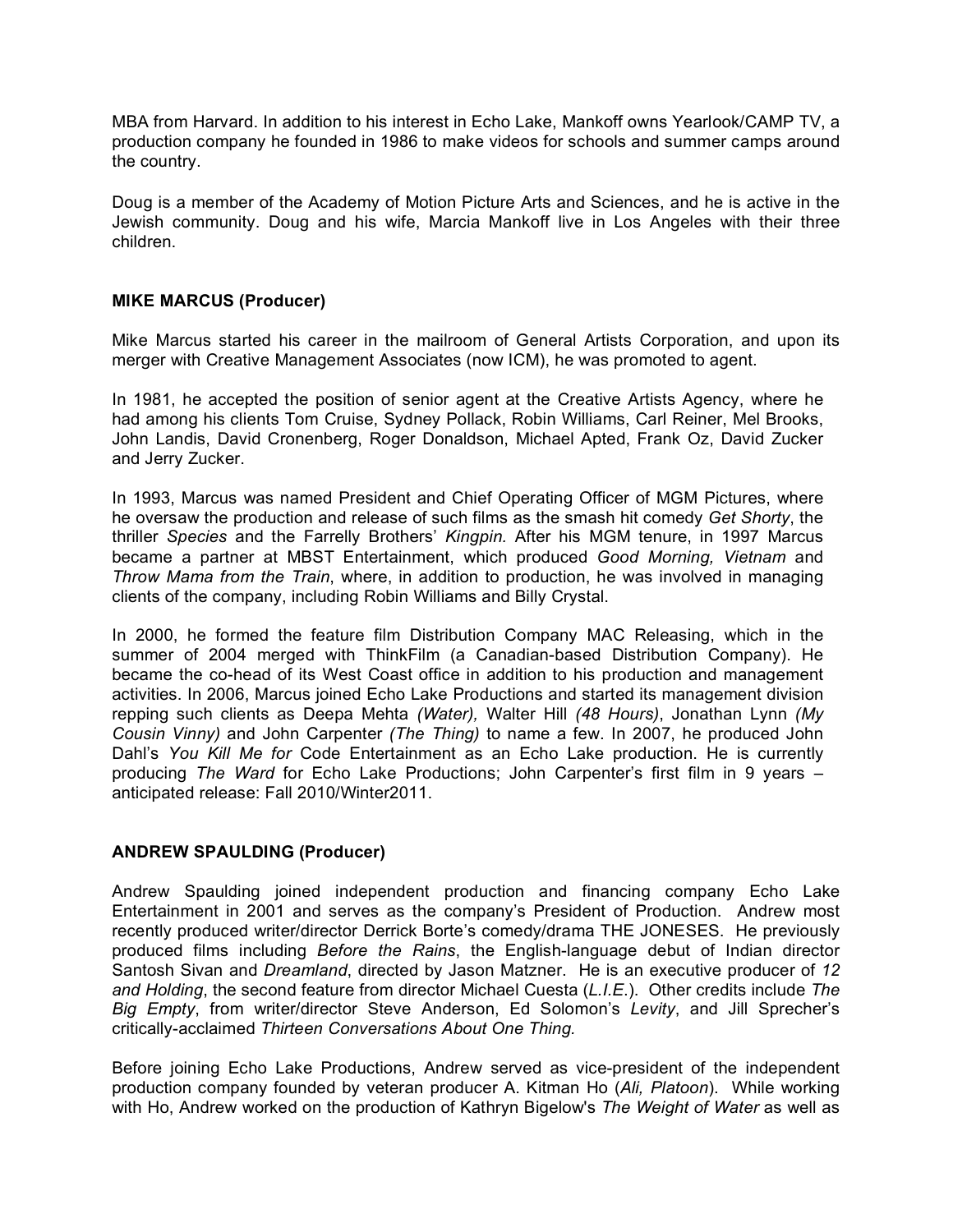Jonathan Kaplan's *Brokedown Palace*. Andrew previously served as an executive at the production companies of director Antonia Bird (*Priest, Mad Love*), actress Faye Dunaway, and best-selling novelist Patricia Cornwell.

Prior to moving to Los Angeles, Andrew served as the Film Commissioner for the State of Virginia. A native of Fairfax, Virginia, Andrew began his career in politics, and served for two years on the personal staff of Virginia Governor Charles Robb. He is a graduate of the University of Virginia, where he earned his B.A. in American Government.

#### **PETER BLOCK (Producer)**

Peter Block formed A BIGGER BOAT in 2008. In addition to JOHN CARPENTER'S THE WARD, Peter is also currently in post production on *Saw 3D*, a Twisted Pictures Production in association with A Bigger Boat. A Bigger Boat's first production, *Frozen*, was an official selection of the Sundance Film Festival and was released theatrically in February, 2010. Peter's next production is *House at the End of the Street*, which was penned by David Loucka and is set to be directed by UK's Mark Tonderai in the summer of 2010. Later this summer, A Bigger Boat is branching out into the distribution business with the release of *The Disappearance of Alice Creed*, a taut UK thriller starring Gemma Arterton and directed by J Blakeson which was the hit of the most recent Toronto and Tribeca film festivals. Peter has also acquired the rights to Roger Smith's thriller *Mixed Blood*, which he will produce with GreeneStreet Films and Sidney Kimmel Entertainment. The script is currently being written by Kelly Masterson (*Before the Devil Knows Your Dead*) and is to be directed by Phillip Noyce (*Salt, Clear and Present Danger*). Other recent producing credits include *Rambo*, *The Eye*, *Midnight Meat Train*, *Saw 6* and *Daybreakers*, as well as serving as Co-Executive Producer of the NBC series "Fear Itself."

Peter also played an integral part in the structure and formation of Epix, the pay cable joint venture between Paramount, MGM and Lionsgate, and has helped to broker distribution and output deals for the new network. In addition, Peter was instrumental in the creation of FearNet, the VOD and Internet portal for horror and thriller content that is a joint venture between Comcast, Sony and Lionsgate, serving on the initial board of directors for the venture.

From 2000-2008, Peter was the President of Acquisitions and Co-Productions for Lionsgate Entertainment and its related entities. Over the years, he held an executive level position in nearly every aspect of the Company's business and served as the primary acquisitions executive and as a production executive, drawing upon his knowledge of genre films and past experience creating marketing plans, key art and trailers for many of the company's DVD and television releases.

Under his supervision, the Lions Gate Acquisitions department acquired distribution rights to over 500 films through pre-buys, negative pick-ups and co-productions both at script stage and via festival/market screenings. Such films included the box office sensations *Crash*, *Saw, Open Water*, *Fahrenheit 9/11*, *The Cooler*, the art-house hits such as *Lantana* and *Secretary*. His focus on genre pictures resulted in the Company's foray into the theatrical release of horror and thriller pictures through the acquisition of *Cabin Fever*, and *House of 1000 Corpses*. He was responsible for acquiring a number of films from international filmmakers which introduced them to the U.S. audience including Peter Jackson's *Dead Alive*, Guillermo del Toro's *Cronos*, Takashi Shimizu's *Ju-on: The Grudge*, *High Tension* from Alex Aja, and *Undead* from Australia's Spierig brothers.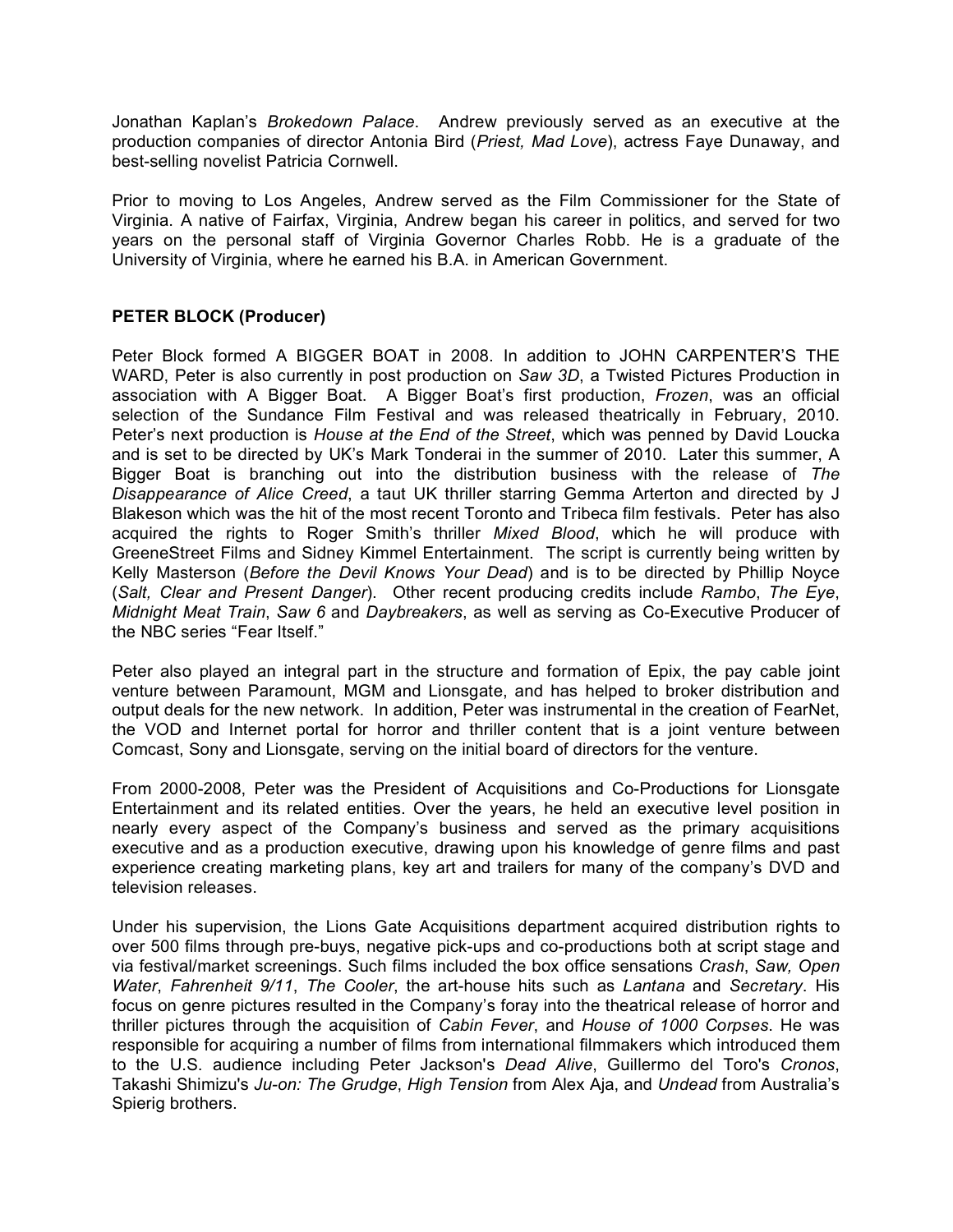In addition to his other duties, Peter worked as a primary production executive for the Company on such varied theatrical releases as the Academy nominated *Girl with a Pearl Earring*, the Bobby Darin bio-pic *Beyond the Sea*, directed and starring Kevin Spacey, the Paramount released *Narc*, Rob Zombie's *Devil's Rejects*, and the cult hit *Wonderland*.

Previously, Peter oversaw the entirety of Lions Gate Home Entertainment from its inception, and under his leadership grew the division into a \$150 million full-service distribution business in the United States and Canada. Lions Gate Home Entertainment now includes more than 8,000 titles and generates over 100 new DVD releases, comprised by new to sell-through and over 70 new rental titles annually.

In the area of New Media, Peter oversaw the Company's in-house web ventures, and served as the primary liaison with the Company's affiliate, CinemaNow. In an industry first, Peter designed and negotiated the Trimark-Broadcast.com venture, an agreement for streaming and advertising motion pictures over the internet provider. The agreement established Broadcast.com (now Yahoo) as an equity investor in the Company, and furthered the Company's ability to avail itself of Yahoo's dominating media presence on the internet.

Peter was also responsible for the Company's VOD and PPV efforts, and for its Pay-TV output arrangement with Showtime Networks, and prior to that with HBO. He has negotiated a full range of motion picture development, production, acquisition, distribution and financing agreements.

Before joining Lions Gate, he served at Trimark Pictures as Executive Vice President of Acquisitions, Distribution and New Media where he fulfilled his current functions, as well as overseeing Trimark's theatrical releasing division, business affairs and music divisions.

Prior to Trimark, Peter represented writers, producers and film financiers for such pictures as *Cutthroat Island, Point Break*, *Threesome* and *Sniper*, and worked for the WGA and in the marketing and studio operations departments at the Walt Disney Company. Peter, a frequent guest speaker at graduate schools and industry events, is a member of the advisory board of the U.S Comedy Arts Festival and a member of the executive branch of the Academy of Motion Picture Arts and Sciences.

A member of the Academy of Motion Picture Arts & Sciences, Peter received his J.D. from USC, his M.B.A. from the University of California at Los Angeles (UCLA) and his B.A. from Duke University, where he has established an endowment for student programming.

#### **ABOUT THE CAST**

#### **AMBER HEARD (Kristin)**

With starring roles in several upcoming film projects, Amber Heard is poised to rise in the ranks of Hollywood's leading ladies.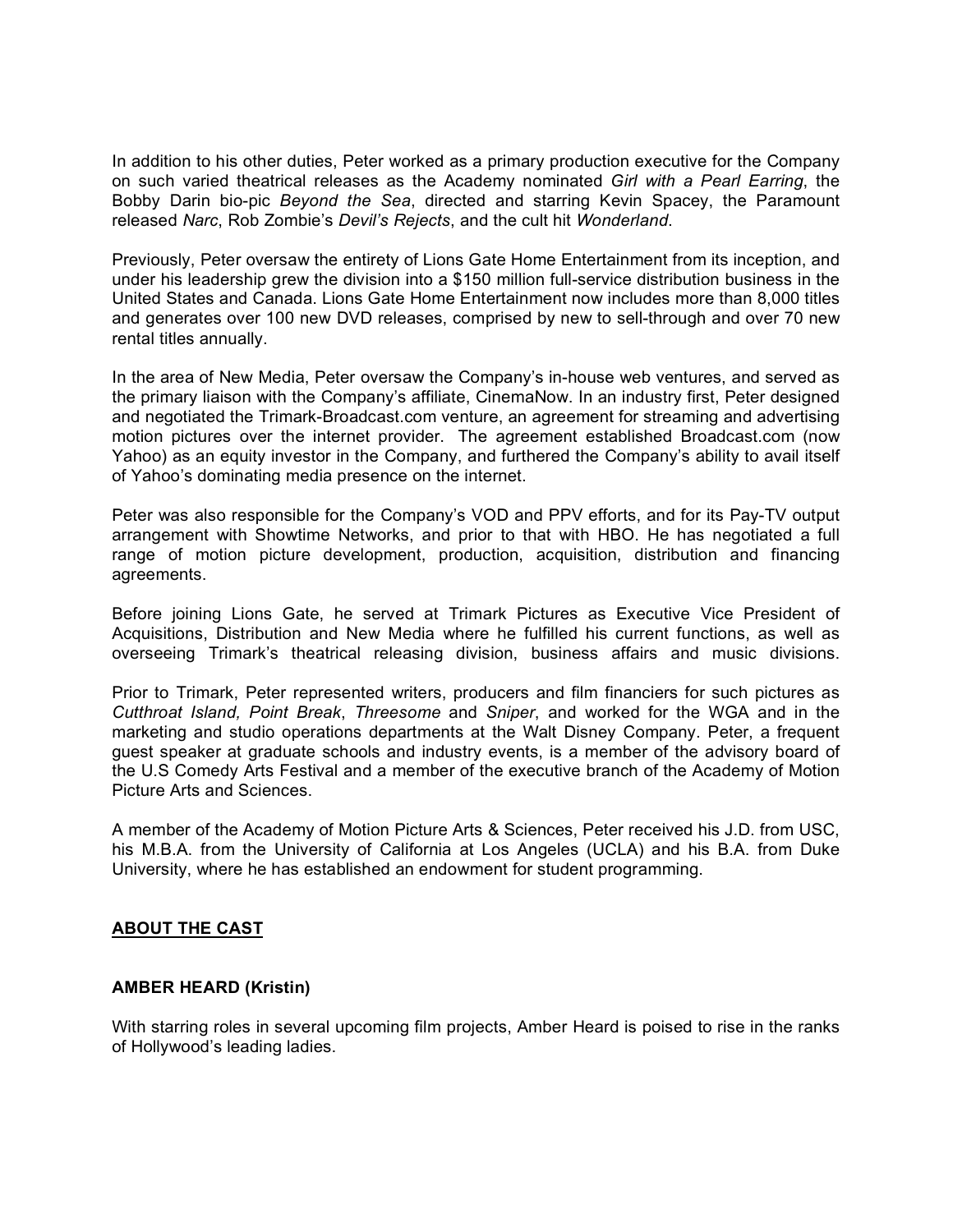Amber is most well known for her role starring alongside Seth Rogan and James Franco in Columbia Picture's *Pineapple Express*, for which she received the Breakthrough Award from Movieline's Young Hollywood Awards.

Amber just completed production as the female lead opposite Johnny Depp in the highly anticipated *The Rum Diary*, an adaptation of the Hunter S. Thompson novel. She stars as Chenault, the woman at the center of a love triangle involving Depp and Aaron Eckhart, set in 1950s Puerto Rico. She recently completed production on the action thriller *Drive Angry* opposite Nicolas Cage in which she plays a diner employee who joins Cage in his quest to find the people who killed his daughter and kidnapped his granddaughter.

She was most recently seen in Screen Gem's remake of the 1987 horror thriller *The Stepfather* opposite Penn Badley, Sela Ward and Dylan Walsh. She also appeared in a cameo role in Columbia's *Zombieland* starring Woody Harrelson, which opened #1 at the box office. Additionally, she has four completed projects being released over the next year: *And Soon the Darkness*, a horror/thriller in which she stars opposite Odette Yustman about two friends bicycling through Argentina who find themselves fighting for their lives against local outlaws, the independent *The Ex-Terminators* opposite Heather Graham and Jennifer Coolidge, *The River Why* with William Hurt and Zach Gilford, and *The Joneses* opposite Demi Moore and David Duchovny, in which she poses as the daughter in a picture perfect family that is actually a front put together by a marketing company.

Previous film credits include *Never Back Down* alongside Djimon Hounsou, Universal's *Alpha Dog*, directed by Nick Cassavetes, *The Informers*, *All the Boys Love Mandy Lane*, the independent horror film *sideFX*, Universal Pictures' hugely successful box office adaptation of H.G. Bissinger's book *Friday Night Lights*, as well as the Warner Bros. Academy Award nominated *North Country*. Heard played Theron's character in flashbacks to when she was younger and has a major plot point that is pivotal to the story. Television credits include the female lead in Kevin Williamson's CW drama "Hidden Palms," a sexy series set in Palm Springs, "The O.C.," "The Mountain," and "Jack & Bobby."

Originally from Texas, Amber currently resides in Los Angeles.

#### **MAMIE GUMMER (Emily)**

Mamie Gummer made her New York stage debut in 2005, starring opposite Michael C. Hall in the Roundabout Theatre production of Noah Haidle's "Mr, Marmalade," directed by Michael Greif, which earned her a Theater World Award. More recently, she starred with Kate Burton and Tony Goldwyn in Theresa Rebeck's "The Water's Edge," directed by Will Frears at NYC's Second Stage Theatre, for which she received a Lucille Lortel nomination for Outstanding Featured Actress and in a revival of "The Autumn Garden" by Lillian Hellman at the Williamstown Theater Festival. In spring 2008, Mamie made her Broadway debut in "Les Liaisons Dangeruses" opposite Laura Linney.

In 2009, Mamie starred opposite Maggie Gyllenhaal and Peter Sarsgaard in the Broadway production of "Uncle Vanya."

In Film, Mamie appeared on-screen in *Evening* with an all star ensemble including Claire Danes, Patrick Wilson, Meryl Streep and Vanessa Redgrave. She was also featured in Ang Lee's *Taking Woodstock*; Lasse Hallström's *The Hoax* with Richard Gere and Hope Davis; in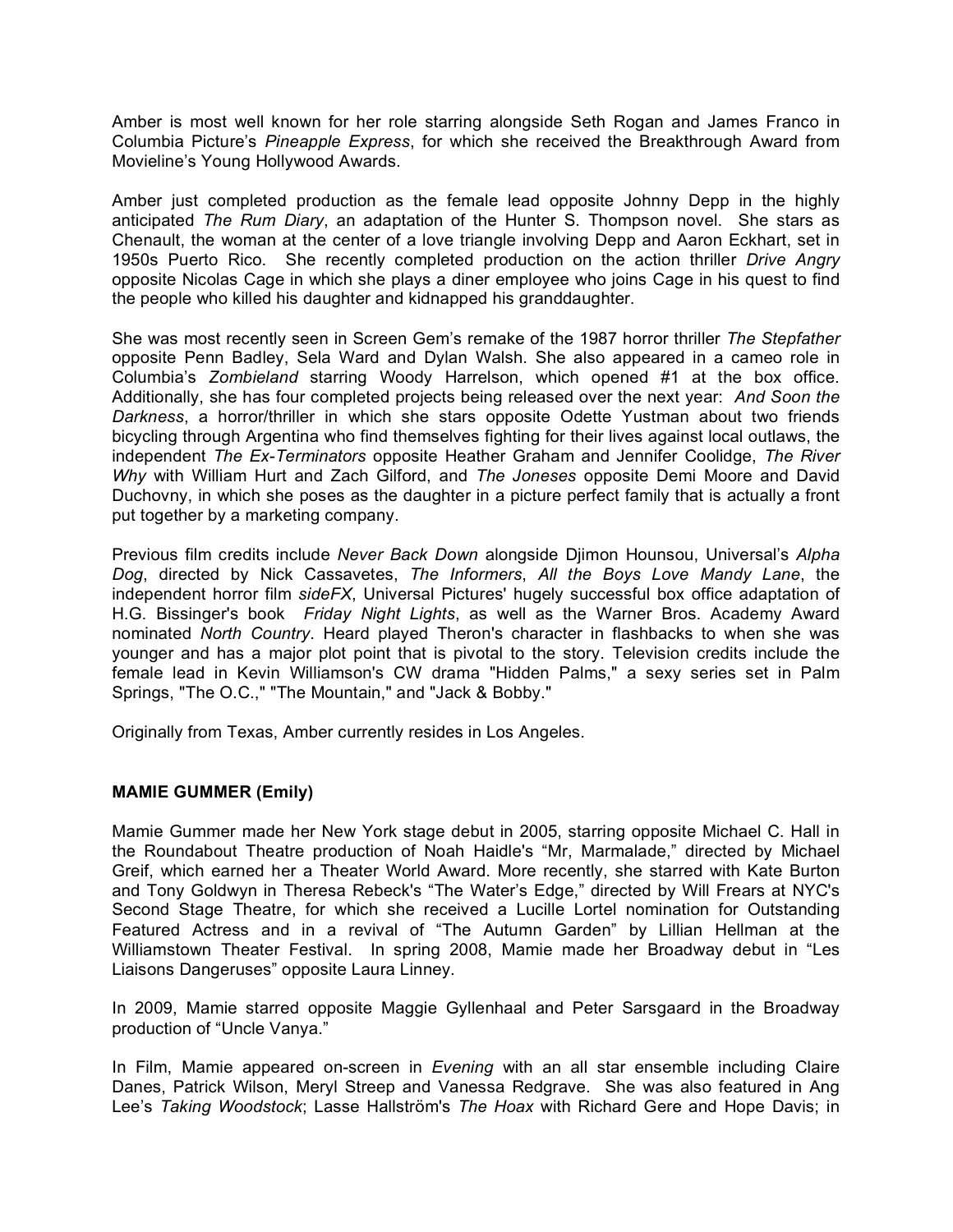Kimberly Peirce's *Stop Loss* with Ryan Phillippe and Joseph Gordon-Levitt ; *Loss of a Teardrop Diamond* with Bryce Dallace Howard; *The Lightkeepers* opposite Richard Dreyfus and Blythe Danner. Mamie will next be seen in Jeff Lipsky's *Twelve Thirty*.

In TV, Mamie appeared in the Emmy and Golden Globe miniseries, JOHN ADAMS for HBO with Paul Giamatti and Laura Linney and will next be seen starring in OFF THE MAP.

A Native New Yorker, Mamie graduated from Northwestern University, and also studied theater at the British Academy of Dramatic Arts.

#### **DANIELLE PANABAKER (Sarah)**

A stunning and talented young actress, Danielle Panabaker has quickly grabbed attention as one of Hollywood's most vibrant talents.

Panabaker next stars in John opposite Bobby Cannavale in the upcoming independent feature, *Weakness*.

Panabaker recently starred in Overture Films' *The Crazies*, directed by Breck Eisner. She starred opposite Timothy Olyphant and Radha Mitchell as the receptionist at a medical center in a small town whose residents mysteriously begin going insane.

Panabaker also starred as the female lead in the highly anticipated remake of *Friday the 13th*, opposite Jared Padalecki. The Paramount film, directed by Marcus Nispel and produced by Michael Bay, was released on February 13, 2009 and grossed over \$43 million its opening weekend, setting a new record for the highest take for an R-rated horror film.

Panabaker starred as James Woods' unwaveringly wise daughter on CBS' drama "Shark." She also appeared opposite Kevin Costner and Dane Cook in the MGM thriller *Mr. Brooks*.

Panabaker garnered much critical acclaim for her breakout performance in the HBO miniseries "Empire Falls," in which she starred opposite Paul Newman and Ed Harris. Her additional film credits include Sony Pictures' *Yours, Mine and Ours*, opposite Renee Russo and Dennis Quaid, and Disney's *Sky High*, opposite Kurt Russell and Kelly Preston.

Panabaker also appeared in the Disney Channel Original Movie "How My Personal Private Journal Became a Best-Selling Novel," where she and her sister, Kay, played versions of the same character. Panabaker's additional television work includes starring roles in "Searching for David's Heart," (for which she won the 2005 Young Artist Award for Best Performance for a TV Movie Leading Young Actress), "Mom at Sixteen," "Sex and the Single Mom," and the Disney Channel Original Movie "Stuck in the Suburbs." Her guest starring roles have included "The Guardian" (for which she won the 2004 Young Artist Award for Best Performance in a TV Series Guest Starring Young Actress), "Law and Order: LA," "Medium," "Grey's Anatomy," "Eli Stone," "Law and Order: SVU," "CSI," "Malcolm in the Middle," and "Summerland."

Born in Georgia, Panabaker graduated from high school at the age of 14 and received her Bachelor's degree in English from UCLA. She currently resides in Los Angeles.

#### **LYNDSY FONSECA (Iris)**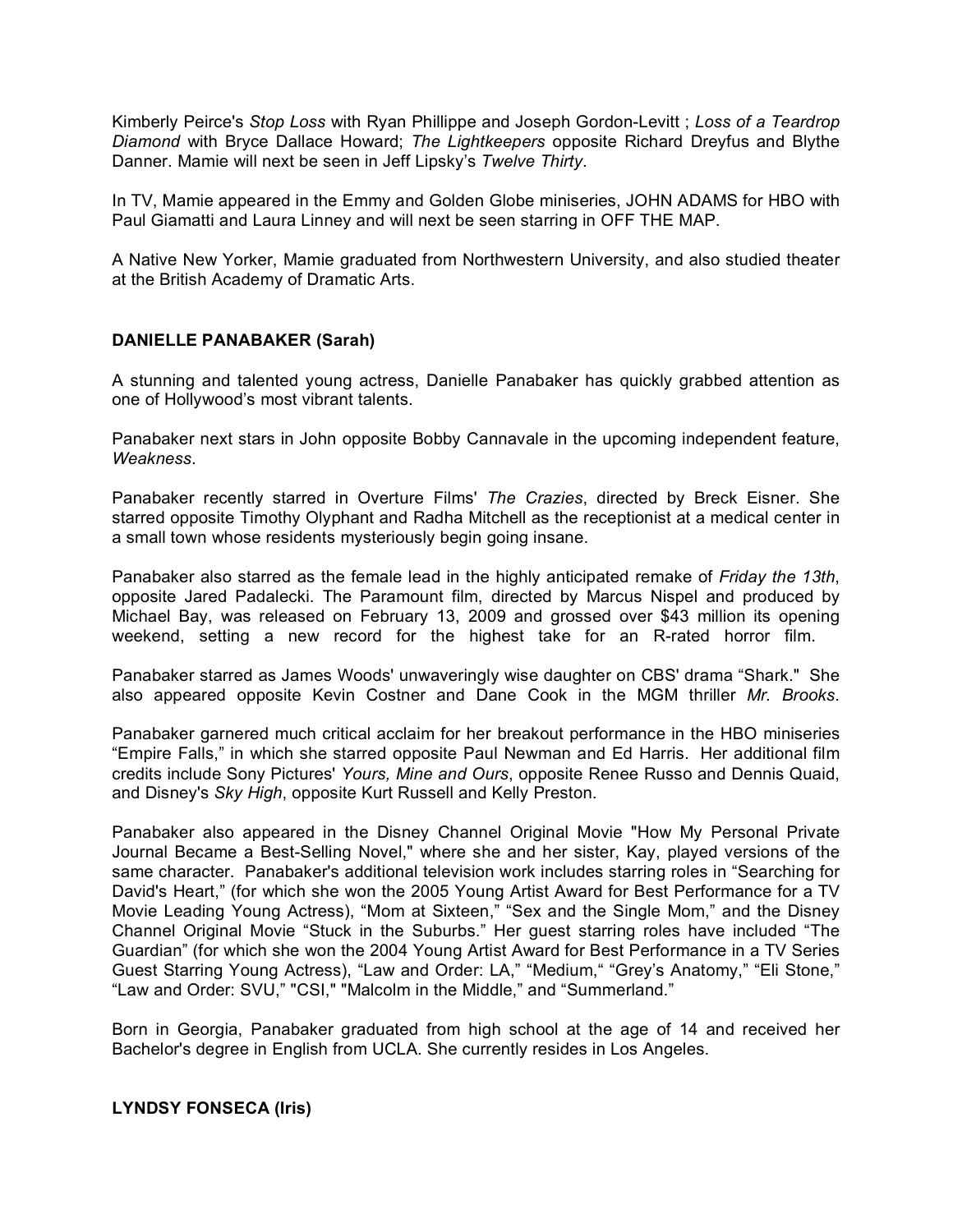A stunning and talented young actress, Lyndsy Fonseca has quickly grabbed attention as one of Hollywood's most vibrant talents. During 2010, Fonseca starred in *Hot Tub Time Machine (*John Cusack, Kate Walsh and Chevy Chase), and in *Kick-Ass*, Matthew Vaughn's follow-up to the hit *Stardust,* featuring Nicolas Cage, Christopher Mintz-Plasse and Chloe Moretz.

Fonseca most recently starred on the hit ABC series "Desperate Housewives" opposite Dana Delaney and Nathan Fillion. She has also had recurring arcs on HBO's critically acclaimed "Big Love" and CBS's hit comedy "How I Met Your Mother." Other television credits include "Boston Public," "CSI," "House*"* and "Heroes." She got her start on the daytime drama "The Young and the Restless," in which she starred for 3 years.

#### **LAURA-LEIGH (Zoey)**

Laura-Leigh will be starring in the upcoming film *City of Jerks*, directed by Phedon Papamichael. She has had roles in hit shows such as "Numb3rs," "Law & Order" and "Gossip Girl". She was a series regular in ABC/ CBS Paramount Pilot "Roman's Empire".

Laura-Leigh has an extensive background in theater, starring in "Boy's Life" directed by Michael Greif, and "Tell Out My Soul" directed by Evan Cabnet.

As a graduate of The Julliard School, where she studied Drama, she starred in more than ten productions including "Animal Farm." "The Winter's Tale," and "The House of Blue Leaves." She currently resides in Los Angeles.

#### **JARED HARRIS (Dr. Stringer)**

Best known as Captain Mike in *Benjamin Button*, Andy Warhol in *I Shot Andy Warhol*, the guitar-playing lothario Russian cab driver in Todd Solondz's *Happiness*, Jared Harris has played key roles in over forty films, his chameleon-like ability to morph from one character to another has garnered him great praise and kept him in the company of some of today's most creative filmmakers.

Jared's recent big screen appearance, in David Fincher's critically acclaimed *The Curious Case of Benjamin Button* with Brad Pitt and Cate Blanchett, is no exception. He plays Captain Mike, a raucous, tattoo covered tugboat captain who survives on a diet of whiskey and salt water. Captain Mike takes Benjamin all around the world and in many ways becomes the father Benjamin never had. The cast of the film was nominated for a 2009 Screen Actors Guild Award.

In 2009, Harris filmed two features back to back while simultaneously working on AMC award winning drama "Mad Men" in which he plays "Lane Pryce", the new CFO at Sterling Cooper. Harris worked opposite Harrison Ford and Brendan Frasier in *Extraordinary Measures*, directed by Tom Vaughan. The film, which centers on the efforts of John and Aileen Crowley to find a researcher who might have a cure for their two children's rare genetic disorder, was released by CBS Films in January 2010.

The son of famed Irish actor Richard Harris and the middle of three brothers, Jared was born in London, England. He was educated at Duke University, where he majored in drama and literature. After graduation, he studied at the Central School of Speech and Drama (alums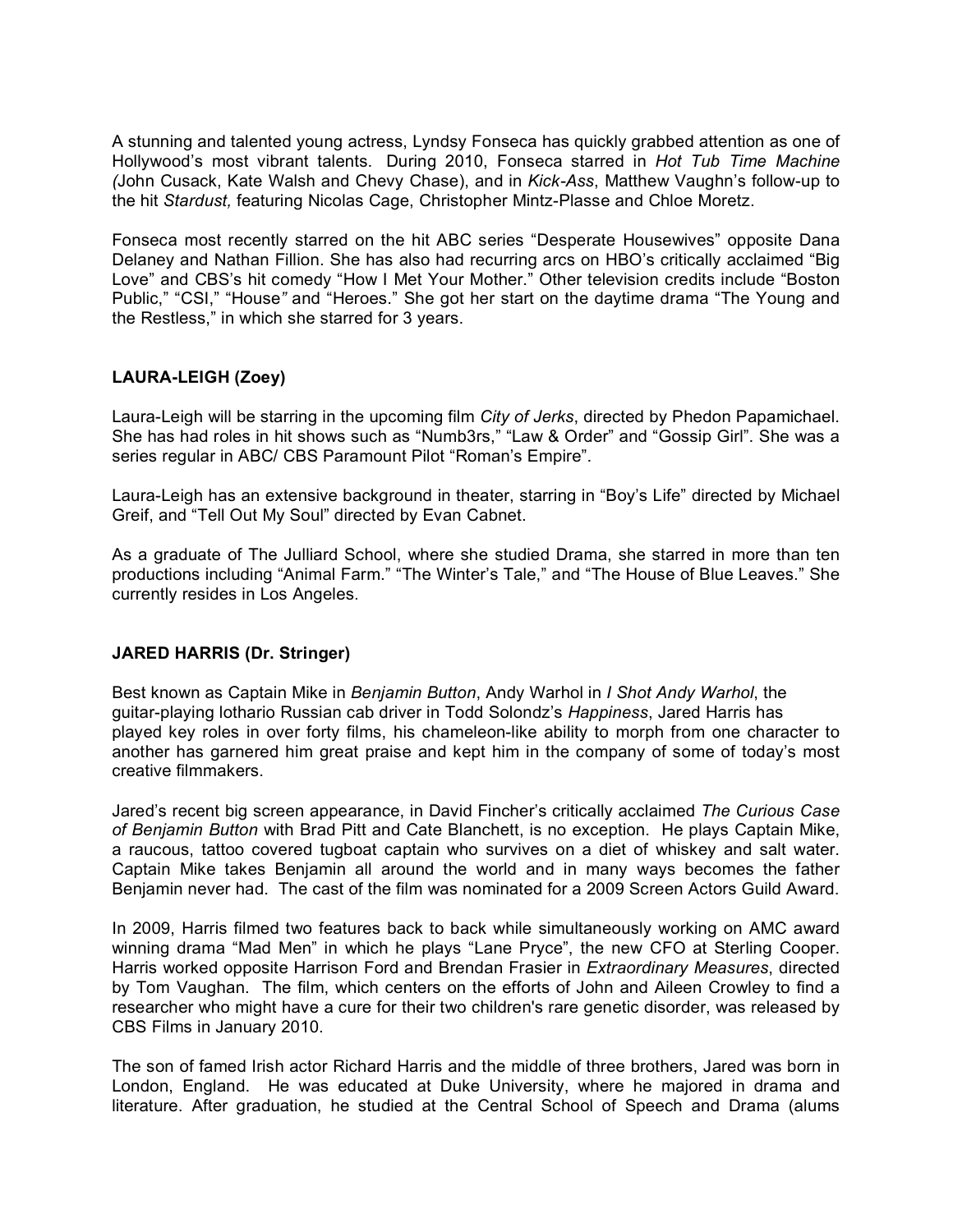include Sir Lawrence Olivier and Vanessa Redgrave) and then went on to become a member of the Royal Shakespeare Company.

Harris' first screen appearance was in 1989's *The Rachel Papers* which was the directorial debut of his older brother Damian. He quickly went on to earn a reputation for playing a variety of unique and riveting characters including an intellectually-challenged street cleaner in Wayne Wang and Paul Auster's *Smoke* and *Blue in the Face*, a truculent fur trapper in Jim Jarmusch's *Dead Man*, Tom Cruise's boozing, n'er-do-well brother in *Far and Away*, and a sleazy Russian cab driver in Todd Solondz's *Happiness,* for which the cast received the 1999 National Board of Review Acting Ensemble Award.

Jared won critical recognition for his riveting portrayal of influential American Pop artist Andy Warhol in the acclaimed *I Shot Andy Warhol* for which, in true Warhol fashion, he entered the audition with a video camera and taped the director and producers while his own audition was being recorded.

For his work as John Lennon opposite Aidan Quinn in Michael Lindsay-Hogg's film *Two Of Us*, Harris received further critical acclaim. Other roles include Henry VIII as a rock-star king in the BBC's improvised version of *The Other Boleyn Girl*; the unassuming school teacher in way over his head Michael Radford's *B Monkey* opposite Asia Argento; and the flamboyant performance artist come drug dealer and in Burr Steers' *Igby Goes Down* with Kieran Culkin, Ryan Phillippe, Claire Danes and Jeff Goldblum. Commenting on Harris recent work as the wily Napoleonicera Captain Anderson in the critically acclaimed BBC2's epic mini-series *To the Ends of the Earth*, *The Independent's* James Rampton states "he has the innate capacity to grab your attention without even speaking."

Harris thrives on changing from character to character and period to period. He has gone from present day sleazy television tabloid journalist alongside Adam Sandler in *Mr. Deeds* to the 1960s, playing Al Alvarez in Catherine Jeff's Sylvia Plath biopic *Sylvia* opposite Gwyneth Paltrow and Daniel Craig, to 1950s in Mary Harron's *The Notorious Betty Paige*, where he plays an underground erotica pornographer to a present day partying rocker in M. Night Shyamalan's *Lady In The Water*. In the BBC film *Coup!*, Harris took on a more leading man look to play Simon Mann, a wealthy British aristocrat, who in true *Ocean's Eleven* like fashion organized a coup to take over Equatorial Guinea in 2004. The case achieved notoriety because one of the innocent financial backers of the project was Sir Mark Thatcher, son of British ex-PM Margaret Thatcher.

Jared has performed in some of New York and London's most renowned theater companies including the New Group's Obie Award winning production of Mike Leigh's 'Ecstasy', the New Jersey Shakespeare Company's experimental production of 'Hamlet', in which he played the title role, the Almeida Theatre's production of Tennessee William's bittersweet comedy 'A Period of Adjustment', and the Vineyard Theater's production of 'More Lies About Jerzy'. Harris made his American stage debut as Hotspur in the New York Shakespeare Festival's 'Henry IV, Parts 1 & 2. He then went on to perform with the company in the both the acclaimed version of 'Tis Pity She's A Whore' and 'King Lear'. Harris lives in Los Angeles.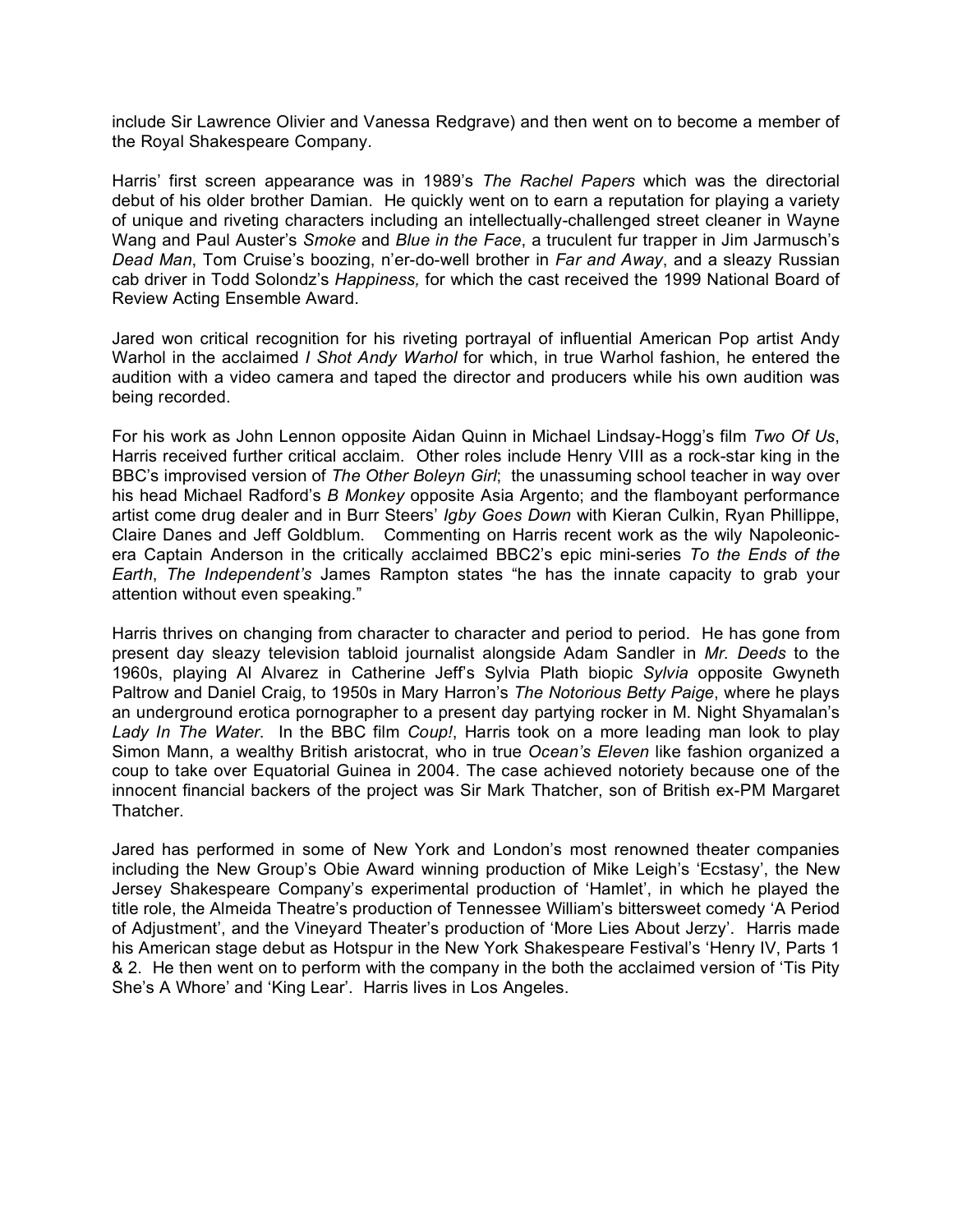#### FILMNATION ENTERTAINMENT In Association with PREMIERE PICTURE Present

an ECHO LAKE ENTERTAINMENT Production

> In Association with A BIGGER BOAT

John Carpenter's THE WARD

AMBER HEARD

MAMIE GUMMER

#### DANIELLE PANABAKER

LAURA-LEIGH

LYNDSY FONSECA

MIKA BOOREM

and JARED HARRIS

casting by PAM DIXON MICKELSON, C.S.A.

> music by Mark Kilian

costume designer LISA CARYL

make-up effects by GREGORY NICOTERO & HOWARD BERGER

> editor PATRICK McMAHON, A.C.E

> > production designer PAUL PETERS

director of photography YARON ORBACH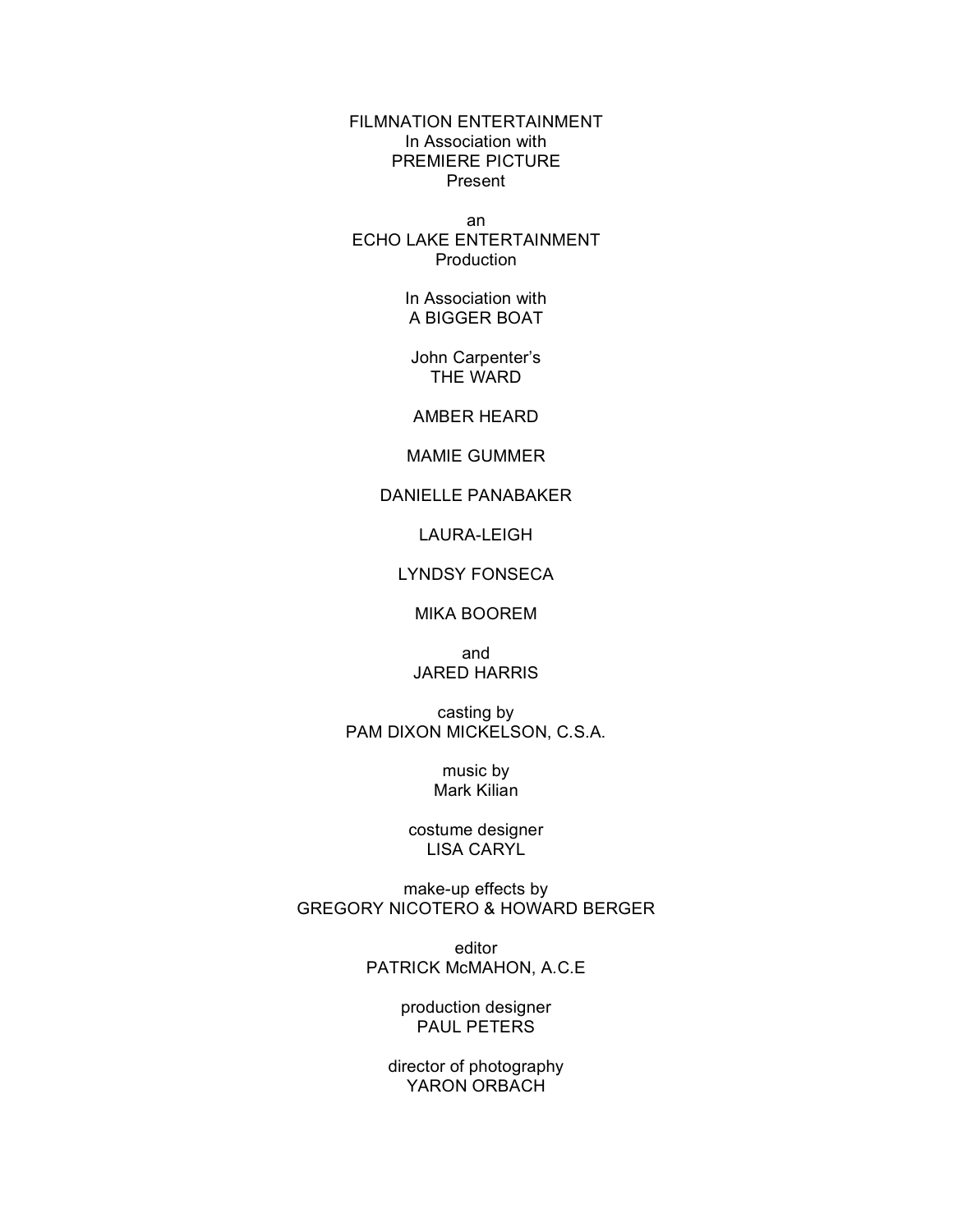co-producer JESSICA STAMEN

executive producers DAVID ROGERS ADAM BETTERIDGE RICH COWAN

produced by DOUG MANKOFF PETER BLOCK

produced by MIKE MARCUS ANDREW SPAULDING

written by MICHAEL RASMUSSEN & SHAWN RASMUSSEN

> directed by JOHN CARPENTER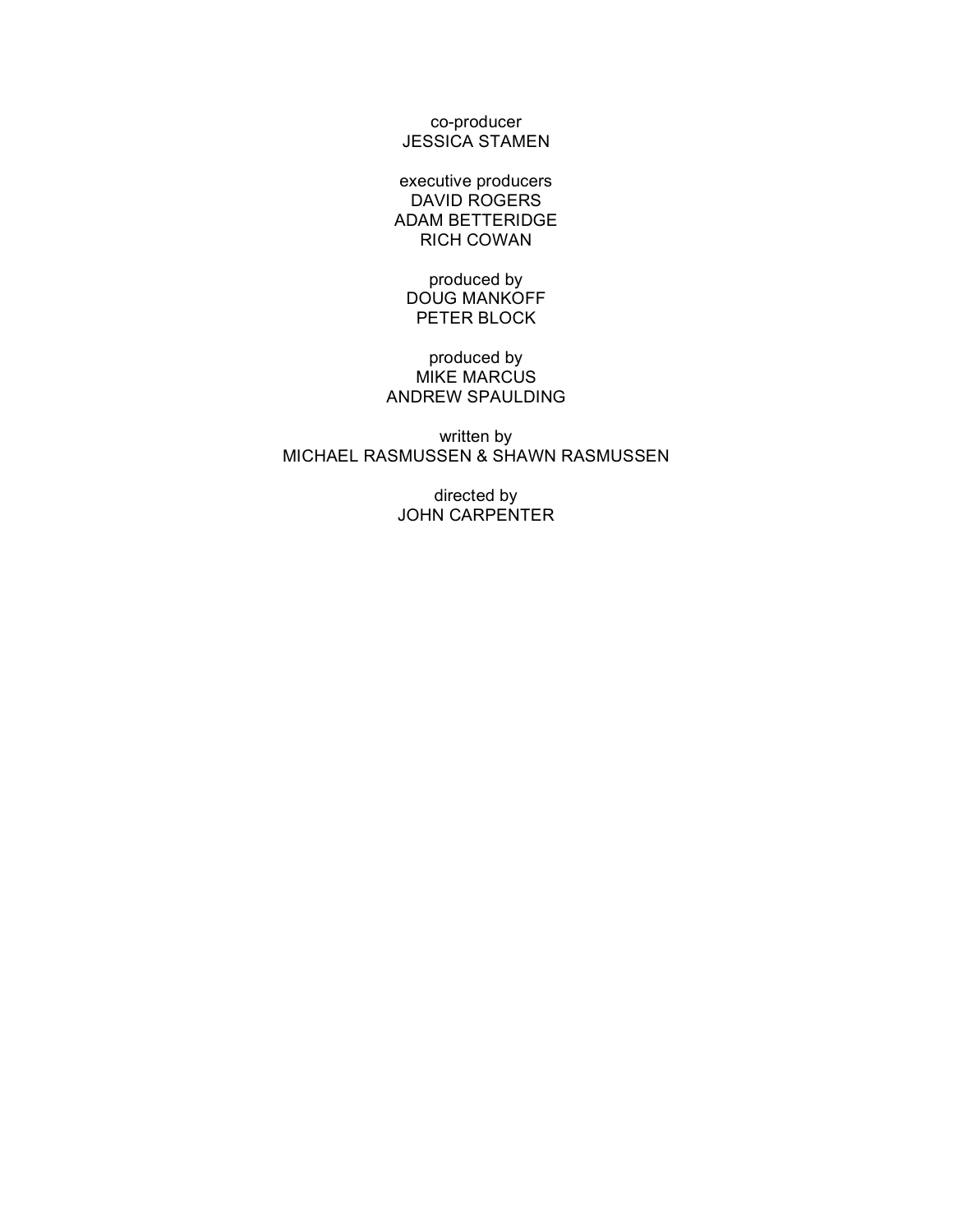### **CAST**

| Kristen                   | <b>AMBER HEARD</b>                                                                             |
|---------------------------|------------------------------------------------------------------------------------------------|
| Emily                     | <b>MAMIE GUMMER</b>                                                                            |
| Sarah                     | <b>DANIELLE PANABAKER</b>                                                                      |
| Zoey                      | LAURA-LEIGH                                                                                    |
| Iris                      | <b>LYNDSY FONSECA</b>                                                                          |
| Alice                     | <b>MIKA BOOREM</b>                                                                             |
| Dr. Stringer              | <b>JARED HARRIS</b>                                                                            |
| Tammy                     | <b>SALI SAYLER</b>                                                                             |
| <b>Nurse Lundt</b>        | <b>SUSANNA BURNEY</b>                                                                          |
| Roy                       | <b>DAN ANDERSON</b>                                                                            |
| Jimmy                     | <b>SEAN COOK</b>                                                                               |
| <b>Ghost Alice</b>        | <b>JILLIAN KRAMER</b>                                                                          |
| Mr. Hudson                | <b>MARK CHAMBERLIN</b>                                                                         |
| Mrs. Hudson               | <b>ANDREA L. PETTY</b>                                                                         |
| Cop#1                     | <b>TRACEY SCHORNICK</b>                                                                        |
| Cop#2                     | <b>KENT KIMBALL</b>                                                                            |
| Receptionist              | <b>JOSEPH O'SHAUGNESSY</b>                                                                     |
| 2nd Floor Nurse           | PATRICK TREADWAY                                                                               |
| <b>Admitting Nurse</b>    | <b>BEV HOLSCLAW</b>                                                                            |
| <b>Young Alice</b>        | <b>SYDNEY SWEENEY</b>                                                                          |
| <b>Stunt Coordinators</b> | <b>JEFF IMADA</b><br><b>JOHN CASINO</b>                                                        |
| <b>Stunts</b>             | <b>MICHELLE SEBECK</b><br><b>STACEY CARINO</b><br><b>HEIDI PASCOE</b><br><b>HELENA BARRETT</b> |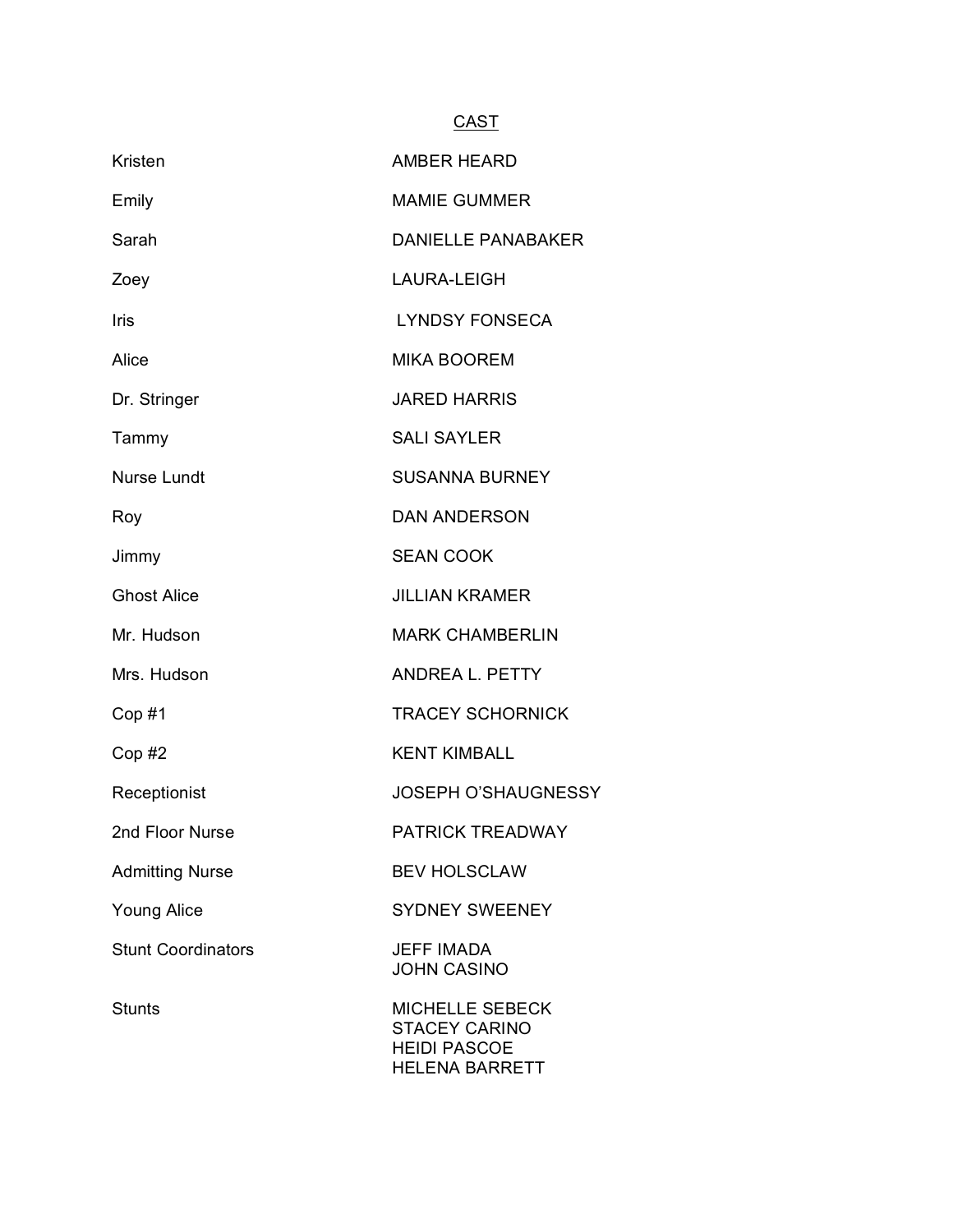#### **CREW**

| <b>Unit Production Manager</b>                   | <b>RICH COWAN</b>                                                      |
|--------------------------------------------------|------------------------------------------------------------------------|
| <b>First Assistant Director</b>                  | <b>LYNN WEGENKA</b>                                                    |
| Second Assistant Director                        | ADAM C. BOYD                                                           |
| 2nd 2nd Assistant Director                       | <b>JARED BRILEY</b>                                                    |
| <b>Associate Producer</b>                        | <b>AMANDA ESSICK</b>                                                   |
| <b>Script Supervisor</b>                         | <b>BARBARA A. BROWN</b>                                                |
| A Camera/Steadicam Operator                      | <b>CHARLES PAPERT</b>                                                  |
| 1st Assistant A Camera                           | PETER N. GREEN                                                         |
| 2nd Assistant A Camera                           | <b>BRIE CRONKHITE</b>                                                  |
| 1st Assistant B Camera                           | <b>BOB WEBECK</b>                                                      |
| 2nd Assistant B Camera                           | PHILLIP A. ANDERSON                                                    |
| 1st Assistant C Camera                           | <b>BILL FINGER</b>                                                     |
| 1st AC Test Shoot                                | <b>MARK ANDERSON</b>                                                   |
| Camera Loader                                    | <b>BOBBY CLIFFORD</b>                                                  |
| Addiional A Camera/<br>Steadicam                 | <b>RICK DAVIDSON</b>                                                   |
| <b>Sound Mixer</b>                               | <b>TOM TAYLOR</b>                                                      |
| <b>Boom Operator</b>                             | <b>CHRIS CLIFFORD</b>                                                  |
| <b>Sound Utility</b>                             | <b>DAVE RICHARDS</b>                                                   |
| Gaffer                                           | <b>MIKE VUKAS</b>                                                      |
| <b>Best Boy Electric</b><br><b>Set Electrics</b> | <b>MATTHEW MAY</b><br><b>RYAN MIDDLETON</b><br><b>DANIEL W. MISNER</b> |
| <b>Additional Electric</b>                       | <b>NATHAN HEYER</b>                                                    |
| Day Player Electrics                             | <b>JOHN BATEMAN</b><br><b>TREY DONNER</b><br><b>BENJAMIN E. PORTER</b> |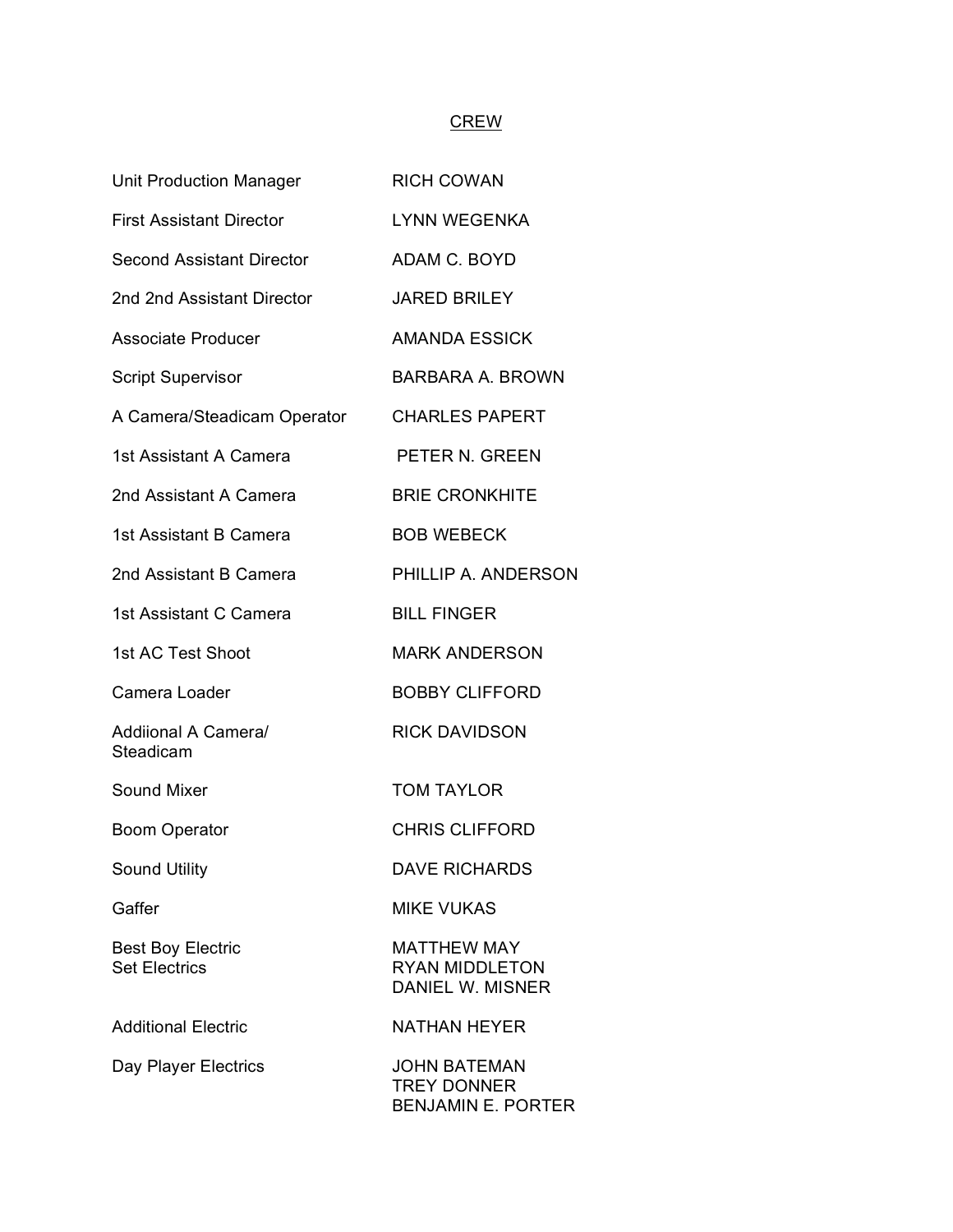|                                                                                                        | <b>JEREMY MACKIE</b><br><b>CHRIS PURKISS</b><br><b>MIKE GREY</b><br><b>SCOTT WARDER</b><br><b>MITCH DAVIS</b><br>PHILLIP ALLISTER ANDERSON                                       |
|--------------------------------------------------------------------------------------------------------|----------------------------------------------------------------------------------------------------------------------------------------------------------------------------------|
| Key Grip                                                                                               | <b>GREGORY D. SMITH</b>                                                                                                                                                          |
| <b>Best Boy Grip</b>                                                                                   | <b>MEXICO JACOBSON</b>                                                                                                                                                           |
| <b>Dolly Grips</b>                                                                                     | <b>DON STIER</b><br><b>COREY CORONA</b>                                                                                                                                          |
| Grips                                                                                                  | <b>GARRETT CANTRELL</b><br><b>THERESA MAJERES</b><br><b>BRAD MCCORMICK</b>                                                                                                       |
| Dayplayer Grip                                                                                         | <b>GREGORY L. RITCHIE</b>                                                                                                                                                        |
| Rigging Key Grip                                                                                       | <b>COLLEN NEWBERRY</b>                                                                                                                                                           |
| Best Boy Rigging Grip                                                                                  | <b>TONY GHIGLIONE</b>                                                                                                                                                            |
| Art Department Supervisor                                                                              | <b>VINCENT DEFELICE</b>                                                                                                                                                          |
| Set Decorator                                                                                          | RACHEL M. THOMSON                                                                                                                                                                |
| Leadman                                                                                                | <b>KEN MILFRED</b>                                                                                                                                                               |
| Art Department Coordinator                                                                             | <b>JODI NICHOLS</b>                                                                                                                                                              |
| On-Set Dresser                                                                                         | <b>OLIVER IRWIN</b>                                                                                                                                                              |
| <b>Set Dressers</b><br>Sketch Artist<br><b>Construction Coordinator</b><br><b>Construction Foremen</b> | ANGELA J SMITH<br><b>GABRIEL THOMPSON</b><br>THOMAS WASSON<br><b>DAN BEYER</b><br><b>JACK LANTZ</b><br><b>STEVE BROUSSARD</b><br><b>DOUGLAS A. WOMACK</b><br><b>MIKE CASSELL</b> |
| <b>Charge Scenic Artist</b>                                                                            | <b>MICHAEL RUBY</b>                                                                                                                                                              |
| Painters                                                                                               | <b>JANET C. "ROBYN" RIVERS</b><br><b>DAVE RIVERS</b><br><b>RUBEN MARCILLA</b><br><b>KELLY J. CLINE</b><br><b>MATT MCGOWEN</b><br><b>ROBERT K. MORRIS</b>                         |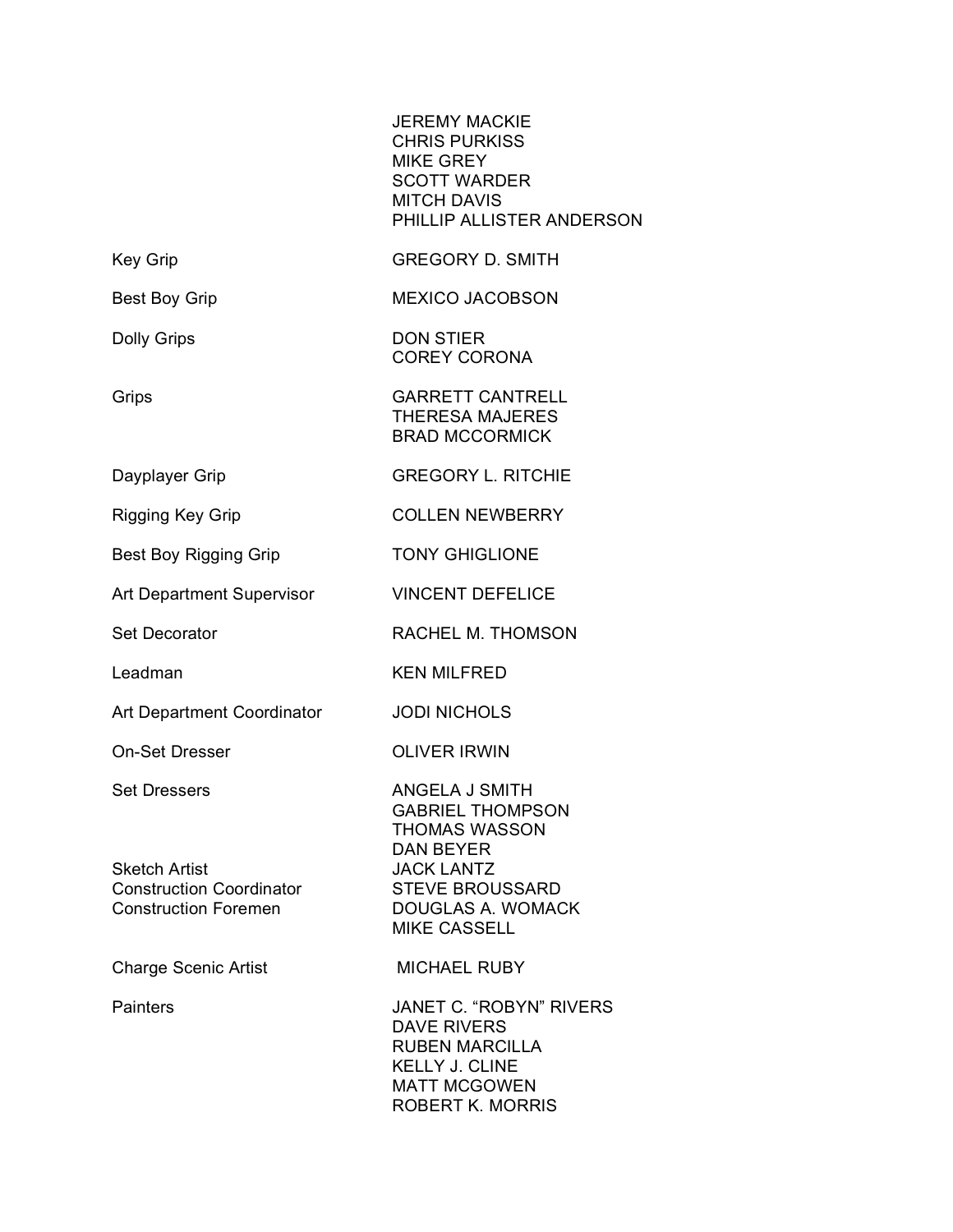| Taper/Plaster                     | PHIL S. STUMP                                                                                                  |
|-----------------------------------|----------------------------------------------------------------------------------------------------------------|
| <b>Scenic Painter</b>             | <b>JEFF RINGER</b>                                                                                             |
| <b>Lead Carpenter</b>             | <b>MIKE CASSELL</b>                                                                                            |
| Carpenters                        | DAVID B. LEWIS<br><b>JOE POE</b><br><b>TODD DOYLE</b><br><b>SAM MATTINGLY</b><br><b>GERALD ELLIOTT</b>         |
| <b>Property Master</b>            | <b>CDAVID HALL-COTRILL</b>                                                                                     |
| <b>Property Assistants</b>        | ALEXANDRIA K. KLAUE<br><b>DAN BEYER</b>                                                                        |
| <b>Utility Tech</b>               | <b>JOHN SIRIOS</b>                                                                                             |
| <b>Location Manager</b>           | PETE MOROZ                                                                                                     |
| <b>Assistant Location Manager</b> | <b>ALAN LEE BAKER</b><br><b>HEIDI M. HABIB</b>                                                                 |
| <b>Locations Interns</b>          | PHIL ANDRADE<br><b>TREY DONNER</b><br><b>BEJAMIN E. PORTER</b><br><b>RYAN SLEIGHT</b><br><b>BRIAN HOUGHTON</b> |
| Costume Designer                  | <b>LISA CARYL</b>                                                                                              |
| <b>Key Costumer</b>               | <b>REBECCA COOK</b>                                                                                            |
| Costumers                         | <b>ALAYNA CARYL</b><br><b>LYNDA VANDERGAAG</b>                                                                 |
| <b>Seamstress</b>                 | <b>CHAR SKOW</b>                                                                                               |
| Key Makeup Artist                 | <b>TRISTA JORDAN</b>                                                                                           |
| <b>Assistant Makeup Artist</b>    | <b>AMY BRUSCOE</b>                                                                                             |
| Makeup                            | <b>EMILY CHISHOLM</b><br><b>SHALAINE HOWELL</b>                                                                |
| <b>Key Hair Stylist</b>           | <b>JENNIFER POPOCHOCK</b>                                                                                      |
| <b>Assistant Hair Stylists</b>    | <b>TACI VANLEUVEN</b><br><b>MIKE MEYERS</b>                                                                    |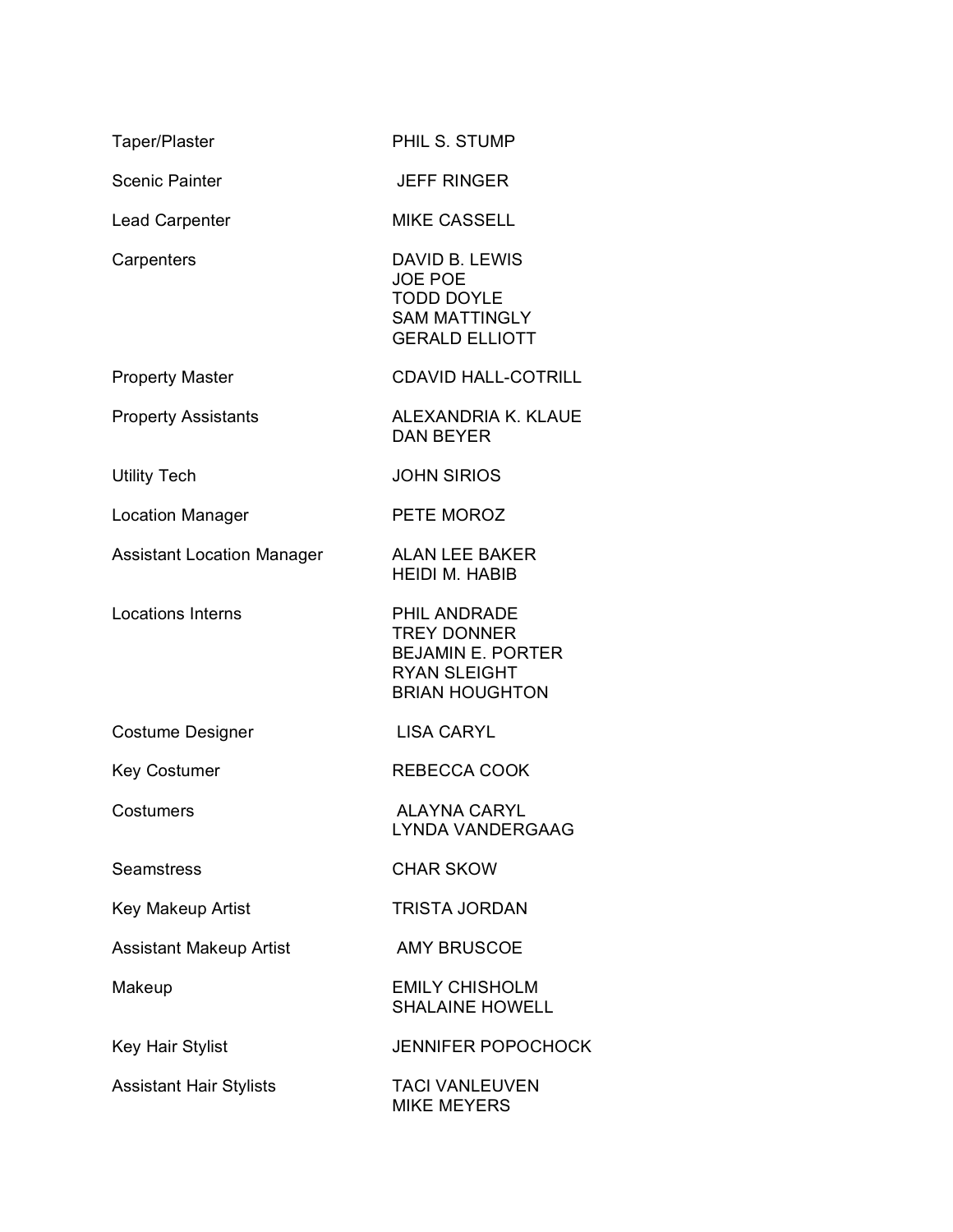| <b>Makeup Effects</b>                            | <b>KEVIN WASNER</b>                                                                                                                               |
|--------------------------------------------------|---------------------------------------------------------------------------------------------------------------------------------------------------|
| <b>Prosthetic Makeup Artist</b>                  | <b>KERRIN JACKSON</b>                                                                                                                             |
| <b>Special Effects Coordinator</b>               | <b>CASEY PRITCHETT</b>                                                                                                                            |
| <b>Special Effects Foreman</b>                   | <b>RAYMOND BROWN</b>                                                                                                                              |
| <b>Special Effects Technicians</b>               | <b>CRAIG BINKLEY</b><br><b>STEPHEN KLINEBURGER</b><br><b>WILL WAYBURN</b>                                                                         |
| <b>Special Effects PA</b>                        | <b>JULIE M. RICHARD</b>                                                                                                                           |
| <b>Production Coordinator</b>                    | <b>MARY C. RUSSELL</b>                                                                                                                            |
| Assistant Production Coordinator LYNN M. KOMAREK |                                                                                                                                                   |
| <b>Production Office Assistant</b>               | <b>CARLA BLAZEK</b>                                                                                                                               |
| <b>Production Office</b>                         | <b>PA JUSTIN FARRIS</b><br><b>MITCH DAVIS</b><br><b>ALAN LEE BAKER</b>                                                                            |
| <b>Production Office Interns</b>                 | <b>MAGGIE LUCAS</b><br><b>EMMA RANNIGER</b><br><b>MITCHELL DEAN WILLIAMS</b><br>AMANDA M. DAVIS<br><b>KIRK MCLAUGHLIN</b><br><b>KEVIN MERRITT</b> |
| <b>Production Accountants</b>                    | <b>BRAD HARLAND</b><br><b>MELODY DEATHERAGE</b>                                                                                                   |
| <b>Spokane Casting</b>                           | <b>NIKE IMORU, CSA</b>                                                                                                                            |
| Casting Assistant (LA)                           | <b>BRYAN BURRA</b>                                                                                                                                |
| <b>Publicity Consultant</b>                      | <b>KATHLEEN MCINNIS</b>                                                                                                                           |
| <b>Still Photographers</b>                       | <b>PIOTR REDLINSKI</b><br>PETE MOROZ                                                                                                              |
| Catering                                         | <b>COUNTRY CATERING</b><br><b>FEAST CATERING</b><br>BORDEAUX ON BROADWAY<br><b>GILES CATERING</b><br><b>FERY'S CATERING</b>                       |
| <b>Key Craft Service</b>                         | POLLY CASSELL                                                                                                                                     |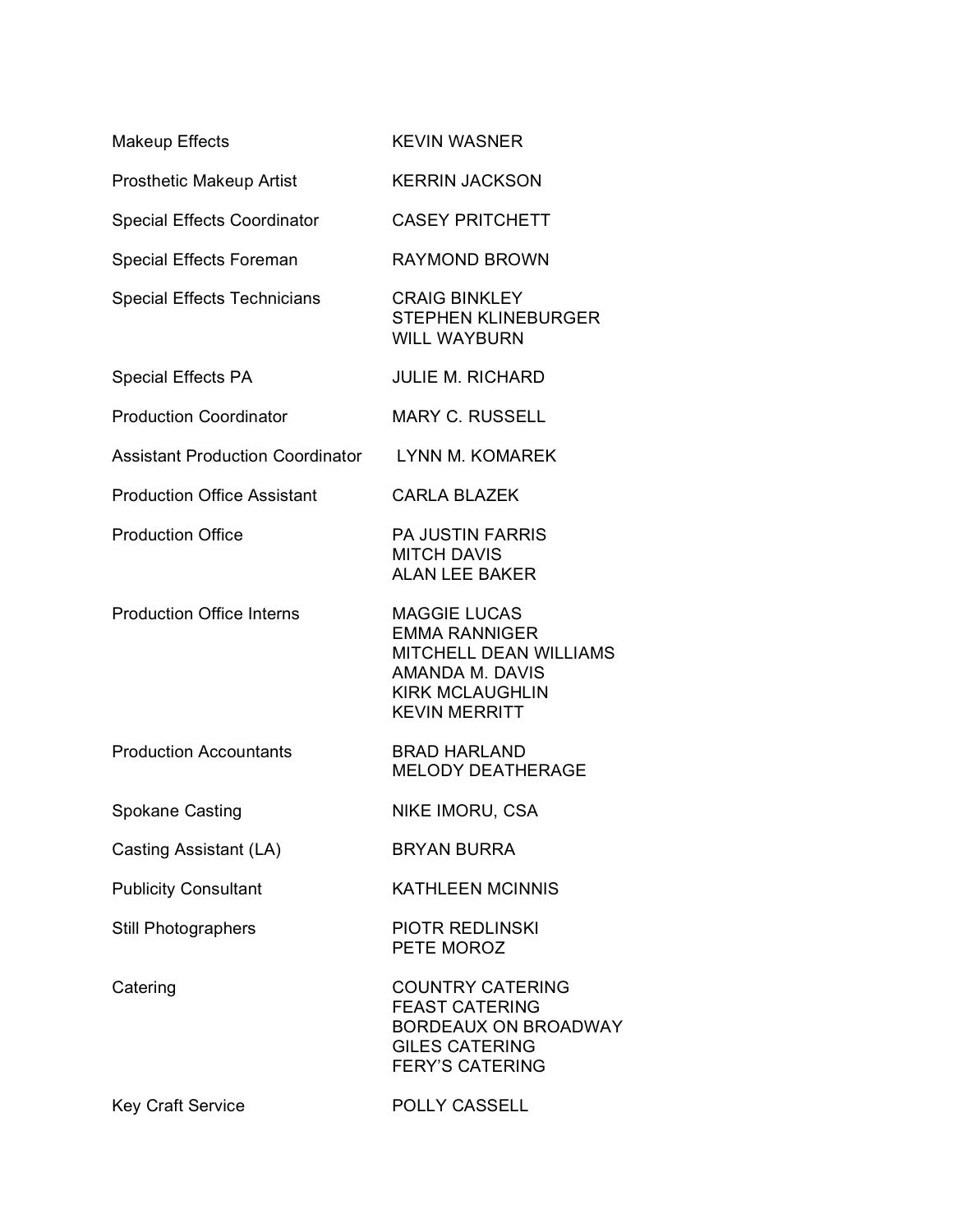| <b>Craft Service Assistants</b>      | <b>TYSON HOLMES</b><br><b>BRIAN SWEENEY</b>                                                                                                                                                                              |
|--------------------------------------|--------------------------------------------------------------------------------------------------------------------------------------------------------------------------------------------------------------------------|
| <b>Transportation Coordinator</b>    | <b>MIKE KJOLSO</b>                                                                                                                                                                                                       |
| Honeywagon Driver<br><b>Drivers</b>  | <b>RICHIE WALKER</b><br><b>JASON YARBROUGH</b><br><b>SHAWN ODOM</b><br><b>JOHN "JP" PETTY</b><br><b>THOMAS LEROY</b><br><b>JERRY CATES</b>                                                                               |
| <b>Van Drivers</b>                   | <b>SETH NOLAN PICKENS</b><br><b>AARON DAUGHERTY</b><br><b>KEVIN KELLY</b><br><b>KATIE DOUGHERTY</b>                                                                                                                      |
| <b>Cast Drivers</b>                  | <b>SHANNON FREEMAN</b><br><b>NICOLE HEIGH</b>                                                                                                                                                                            |
| <b>Set Medics</b>                    | <b>TRAVIS LAHMAN</b><br><b>ALLIE VETCH FOLEY</b>                                                                                                                                                                         |
| Assistant to John Carpenter          | <b>GINA R. GILBERTO</b>                                                                                                                                                                                                  |
| Assistant to John Carpenter (LA)     | <b>RYAN MEYER</b>                                                                                                                                                                                                        |
| <b>Assistant to Doug Mankoff</b>     | <b>ILDA DIFFLEY</b>                                                                                                                                                                                                      |
| <b>Assistant to Andrew Spaulding</b> | <b>TRAVIS FOWLER</b>                                                                                                                                                                                                     |
| <b>Assistant to Mike Marcus</b>      | MICHELLE SELLWOOD                                                                                                                                                                                                        |
| <b>Assistant to Peter Block</b>      | <b>BETH BRUCKNER</b>                                                                                                                                                                                                     |
| Assistant to the Producers (WA)      | <b>JOHNNY PARISEAU</b>                                                                                                                                                                                                   |
| <b>Key Set Production Assistant</b>  | <b>GRETCHEN OYSTER</b>                                                                                                                                                                                                   |
| <b>Production Assistants</b>         | <b>GRETA CARLSON</b><br><b>AARON FINK</b><br><b>CASEY COWAN</b><br><b>KEVIN KELLY</b><br>JAMIN KUHM<br><b>CHAD RAMSEY</b><br><b>STEPHEN RING</b><br><b>AARON RUTTER</b><br><b>ALISON KELLY</b><br><b>AMANDA M. DAVIS</b> |
| <b>Production Interns</b>            | <b>ETHAN ANDERSON</b>                                                                                                                                                                                                    |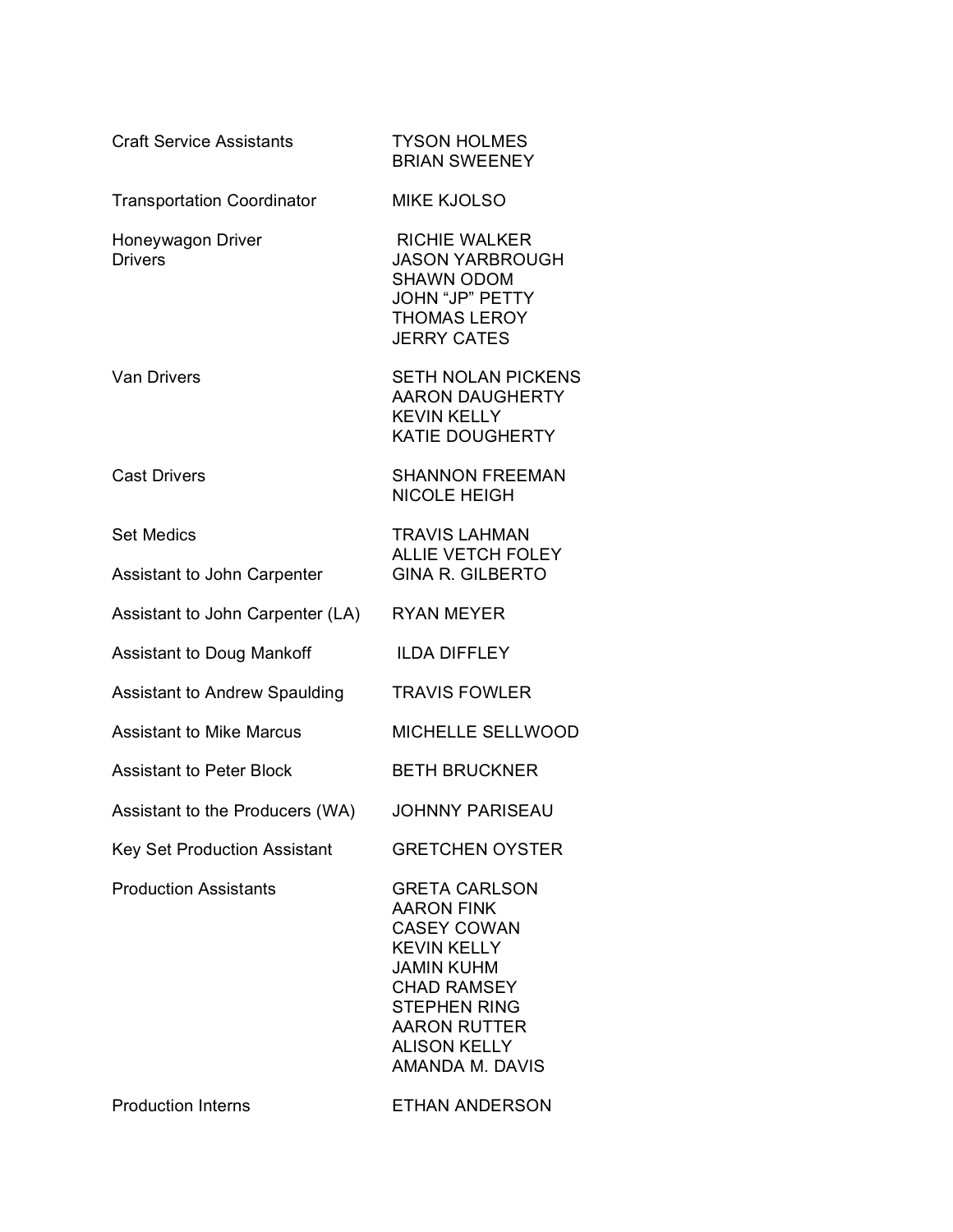#### BRITTANY BRANCH

| Camera Provided by                                              | OPPENHEIMER CINE RENTAL                                        |
|-----------------------------------------------------------------|----------------------------------------------------------------|
| Grip and Lighting Package Provided by PACIFIC GRIP AND LIGHTING |                                                                |
|                                                                 | Editing Equipment Provided by NORTH BY NORTHWEST ENTERTAINMENT |
|                                                                 | <b>LOS ANGELES UNIT</b>                                        |
| Los Angeles Unit Producer                                       | <b>HANS RITTER</b>                                             |
| <b>1st Assistant Director</b>                                   | <b>MILOS MILICEVIC</b>                                         |
| 2nd Assistant Director                                          | <b>IVAN KRALJEVIC</b>                                          |
| <b>Script Supervisor</b>                                        | <b>JAN MCWILLIAMS</b>                                          |
| Propmaster                                                      | <b>DUTCH MERRICK</b>                                           |
| Set Decorator                                                   | <b>AMY WELLS</b>                                               |
| Leadman                                                         | <b>KEITH SALE</b>                                              |
| Swing                                                           | <b>WENDY MURRAY</b>                                            |
| <b>Construction Coordinator</b>                                 | <b>JAMIE ARCHER</b>                                            |
| 1st asst. Camera                                                | <b>MARCOS LOPEZ</b>                                            |
| 2nd asst. Camera                                                | <b>DARIN KRASK</b>                                             |
| 2nd asst. Camera                                                | <b>TONY SCHULTZ</b>                                            |
| Camera Loader                                                   | <b>KEN TANAKA</b>                                              |
| Video Playback Technician                                       | <b>DEMPSEY TILLMAN</b>                                         |
| Gaffer                                                          | <b>STEVE MATHIS</b>                                            |
| <b>Best Boy Electric</b>                                        | <b>KEVIN TIESIERA</b>                                          |
| <b>Company Electricians</b>                                     | <b>CONNER VANDEER</b><br><b>JON MORRISON</b>                   |
| <b>Key Grip</b>                                                 | <b>PAT HEFFERNAN</b>                                           |
| <b>Best Boy Grip</b>                                            | <b>DAN PREISER</b>                                             |
| Dolly Grip                                                      | <b>DANNY ROBERTS</b>                                           |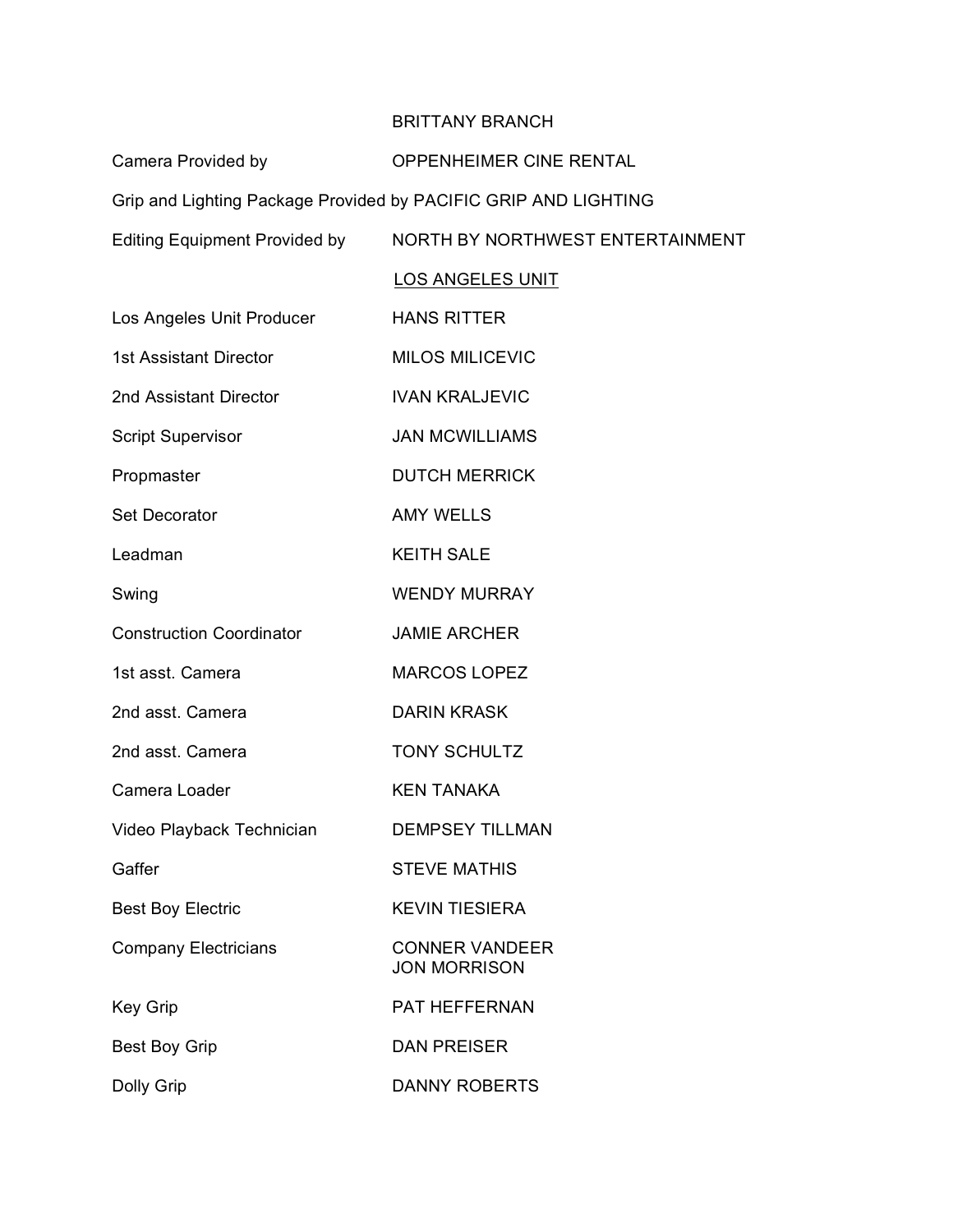| Company Grip                      | <b>RYAN BRADLEY</b>                                                                                                                     |
|-----------------------------------|-----------------------------------------------------------------------------------------------------------------------------------------|
| <b>Sound Utility</b>              | <b>BRIAN SWEENEY</b>                                                                                                                    |
| <b>Sound Mixers</b>               | <b>STEVE WEISS</b><br><b>JERRY WOLFE</b>                                                                                                |
| <b>Boom Operator</b>              | <b>CHRIS TIFFANY</b>                                                                                                                    |
| <b>Key Hair Stylist</b>           | <b>RAISSA PATTON</b>                                                                                                                    |
| <b>Key Makeup Artist</b>          | <b>HEBA THORISDOTTIR</b>                                                                                                                |
| <b>Makeup Assistant</b>           | <b>TATIANA THORPE</b>                                                                                                                   |
| <b>Costume Supervisor</b>         | <b>BONNIE STAUCH</b>                                                                                                                    |
| <b>Key Costumer</b>               | <b>SVEA MACEK</b>                                                                                                                       |
| <b>Special Effects Supervisor</b> | <b>DAVID WAYNE</b>                                                                                                                      |
| <b>Production Coordinator</b>     | <b>CORY MYLER</b>                                                                                                                       |
| <b>Production Accountant</b>      | <b>SHEA KAMMER</b>                                                                                                                      |
| <b>Transportation Coordinator</b> | <b>MATTHEW BALLARD</b>                                                                                                                  |
| <b>Extras Casting</b>             | <b>BILL MARINELLA</b>                                                                                                                   |
| <b>Studio Teacher</b>             | DAVID S. QUEIROLO                                                                                                                       |
| Set Medic                         | <b>SEAN WHITTAKER</b>                                                                                                                   |
| <b>Production Assistants</b>      | <b>ISAAC KELLMAN</b><br><b>KIMBERLY COHRS</b><br><b>WILL SCHLICH</b><br><b>SKYLER PRENDERGAST</b><br><b>BRITTANY MEADOWS</b>            |
| <b>Craft Services</b>             | <b>ALMA WEAKS</b>                                                                                                                       |
| Los Angeles Office Interns        | KAISON AMINI<br><b>ALEX VINNITSKY</b><br><b>MORGAN MILLER</b><br><b>JASON HUGGINS</b><br><b>GIGI GHALAMFARSA</b><br><b>ZACH HAMMILL</b> |
|                                   | <b>POST PRODUCTION</b>                                                                                                                  |
| <b>Post Production Supervisor</b> | <b>JASON A. PAYNE</b>                                                                                                                   |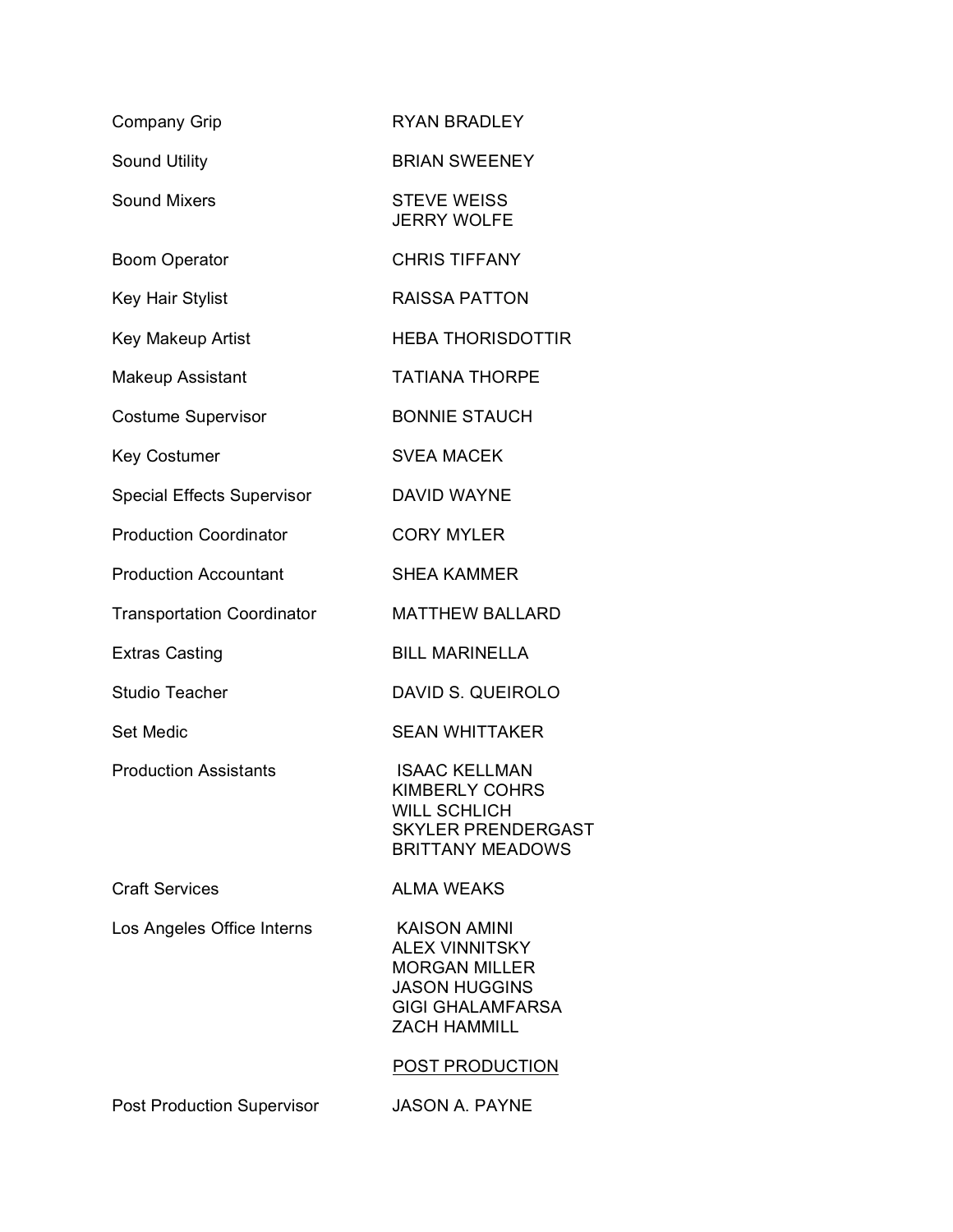Post Production Consultant IAN M. KENNEDY

1st Assistant Editor **JEFF STONE** 

Assistant Editor CHI-YOON CHUNG

Visual Effects Supervisor JASON MCKEE

Editorial Prep and Visual Effects by North by Northwest Entertainment, Spokane WA

Assistant Editor TRAVIS BERRY

VFX Artists JASON MCKEE & TRAVIS BERRY Technical Support DAN HEIGH & KARL DORAN Credit Roll TAMI ROTCHFORD

> Film Processing and Digital to Film Transfer by Alpha Cine Labs, Seattle WA

Senior Color Timer<br>
Digital Film Services

MARC BROV Senior Producer DON JENSEN

Digital Film Services MARC BROWN & BEVIN FLYNN<br>Digital Film Producers JANNAT GARGI & KRISTEN MOL JANNAT GARGI & KRISTEN MOLINA

> HD Dailies and Digital Intermediate by Modern Digital, Seattle WA

| <b>Senior Colorist</b>       | <b>TIM MAFFIA</b>         |
|------------------------------|---------------------------|
| <b>Dailies Colorist</b>      | <b>BILL LORD</b>          |
| <b>Smoke Artist</b>          | <b>DEB RISTIC</b>         |
| Data Management              | <b>JESSE HOWARDS</b>      |
| Senior Producer              | <b>RICH FASSIO</b>        |
| <b>Coordinating Producer</b> | <b>KATHIE MCCALLISTER</b> |

Additional Film Processing and HD dailies by Deluxe Digital Media, Sherman Oaks, CA

| Dailies Colorist           |  |
|----------------------------|--|
| <b>Senior Producer</b>     |  |
| <b>Account Coordinator</b> |  |

PERRY YOUNG LAURA GEUCHERIAN **ELIZABETH HOOVEN** 

Editing Facility **THE POST GROUP** KRISTEN SNYDER

> Post Production Sound Services by Wildfire Post, Los Angeles, CA

Sound Designers LESLIE SCHATZ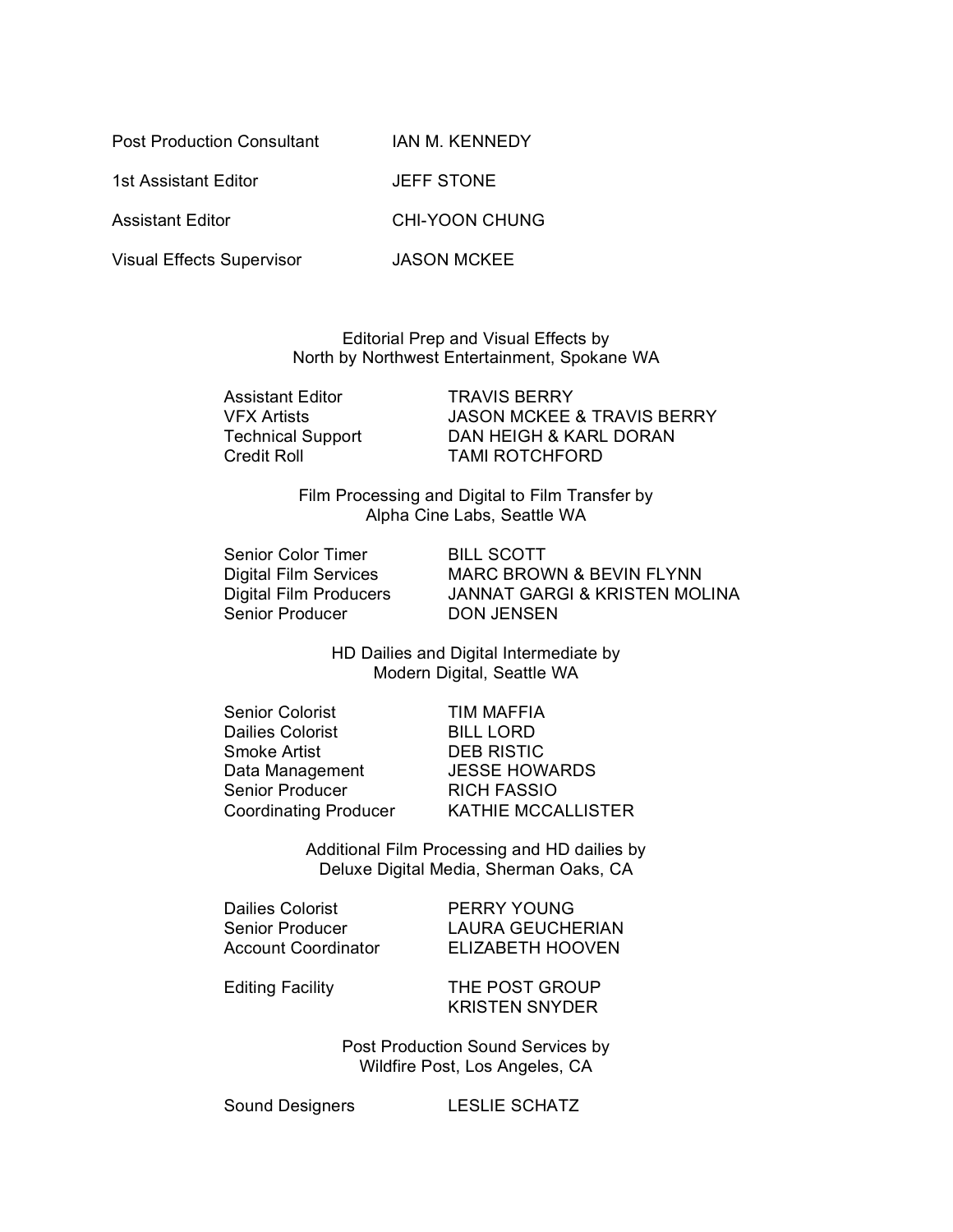#### JAVIER BENNASSAR

| Supervising Sound Editor JAVIER BENNASSAR                        |                                                                                         |
|------------------------------------------------------------------|-----------------------------------------------------------------------------------------|
| Dialogue / ADR Editor                                            | <b>MANDELL WINTER</b>                                                                   |
| <b>Assistant Sound Editor</b>                                    | <b>CALLIE THURMAN</b>                                                                   |
| <b>Re-Recording Mixers</b>                                       | <b>CHRIS DAVID</b><br><b>TOM MARKS</b>                                                  |
| Mix Recordist                                                    | <b>TIMOTHY LIMER</b>                                                                    |
| <b>Foley Artist</b><br><b>Foley Mixer</b><br><b>Foley Editor</b> | <b>ELLEN HEUER</b><br><b>JOSH REINHARDT</b><br><b>BRIAN DUNLOP</b>                      |
| <b>ADR Mixer</b><br><b>ADR Recordist</b><br>Group ADR Casting    | <b>TRAVIS MACKAY</b><br><b>WADE BARNETT</b><br><b>JOE CAPPELLETTI</b><br>THE FINAL WORD |
|                                                                  | Original Score Written and Produced by MARK KILIAN                                      |
| Vocals                                                           | <b>TODDY WALTERS</b>                                                                    |
| French Horn                                                      | <b>HANNEKE VERSCHOOR</b>                                                                |
| Percussion                                                       | <b>JULIO MORENO</b>                                                                     |
| Keyboards                                                        | <b>MARK KILIAN</b>                                                                      |
| <b>Strings</b>                                                   | THE GRAVY STREET STRING ENSEMBLE                                                        |
| Orchestration by                                                 | <b>MARK KILIAN</b>                                                                      |
| Recorded at                                                      | <b>GRAVY STREET MUSIC</b><br>SANTA MONICA, CALIFORNIA                                   |
| Mixed by                                                         | <b>CASEY STONE</b><br>THE LISTENING ROOM, UK                                            |
| <b>Assistant to Composer</b>                                     | <b>MATTHEW JANSZEN</b>                                                                  |
| <b>Music Editor</b>                                              | <b>MATT SHELTON</b>                                                                     |
|                                                                  | Main Title Design by Shadowplay Studio                                                  |
| <b>Title Designers</b>                                           | <b>GARETH SMITH &amp; JENNY LEE</b>                                                     |
| <b>CG Supervisor</b>                                             | ARI SACHTER-ZELTZER                                                                     |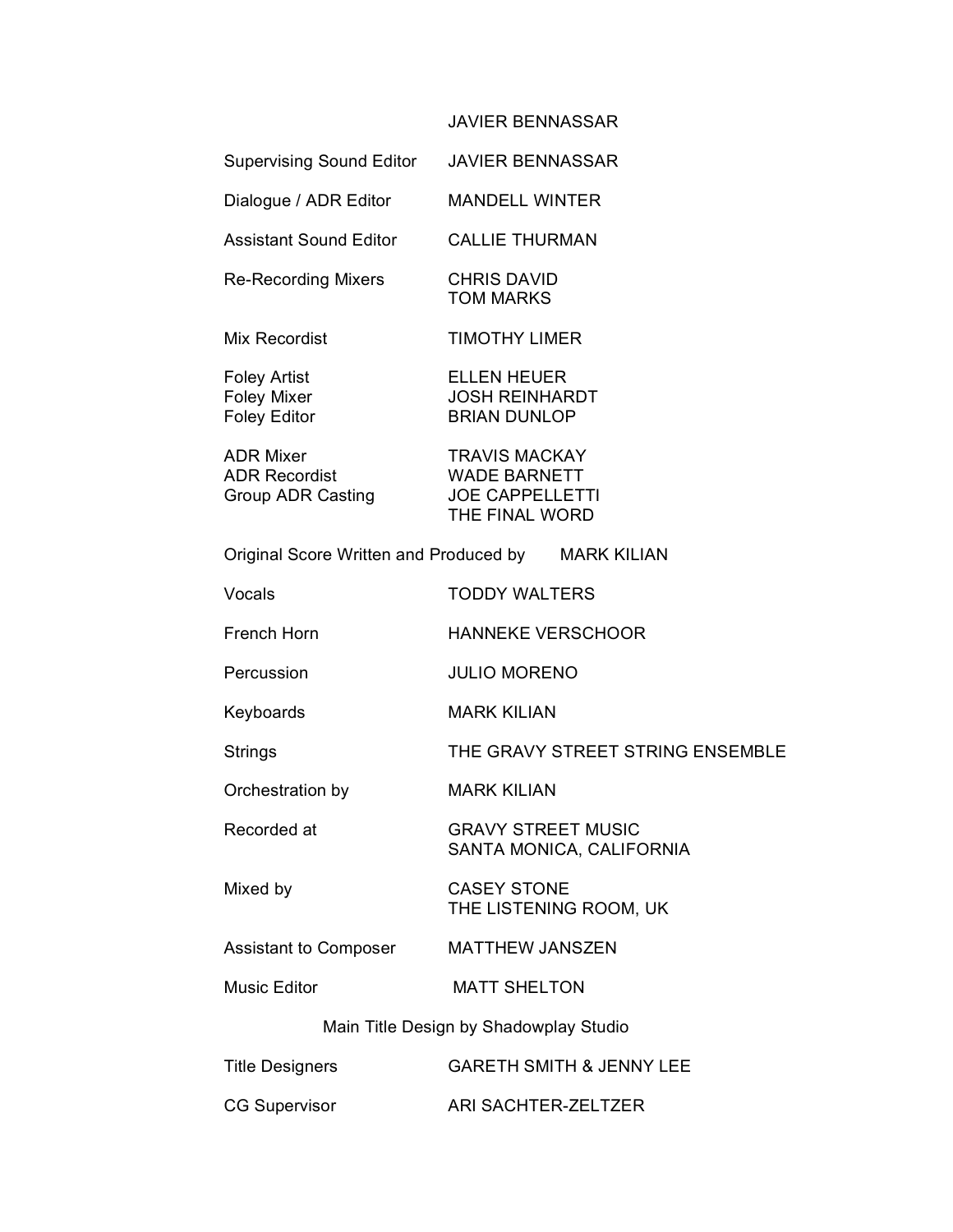|                                    | <b>3D Generalist</b>                         | <b>DAVID GLICKSMAN</b>                                                                                                                                                                                                                                                                                                                                                                                                                                                            |
|------------------------------------|----------------------------------------------|-----------------------------------------------------------------------------------------------------------------------------------------------------------------------------------------------------------------------------------------------------------------------------------------------------------------------------------------------------------------------------------------------------------------------------------------------------------------------------------|
|                                    | Main Title Still Photography TERENCE HEUSTON |                                                                                                                                                                                                                                                                                                                                                                                                                                                                                   |
|                                    | Main Title Casting                           | <b>CENTRAL CASTING/ERIN TREANOR</b>                                                                                                                                                                                                                                                                                                                                                                                                                                               |
|                                    | Main Title Illustrations                     | <b>CLINT HANSEN</b>                                                                                                                                                                                                                                                                                                                                                                                                                                                               |
|                                    |                                              | Main Title Photographs Courtesy of THE BURNS ARCHIVE/STANLEY B.<br><b>BURNS, MD</b><br>THE EVERETT COLLECTION<br>FROMOLDBOOKS.ORG/LIAM QUIN<br>WELLCOME LIBRARY, LONDON/CATHERINE<br><b>DRAYCOTT</b>                                                                                                                                                                                                                                                                              |
|                                    | Insurance Services Provided by               | TRUMAN VAN DYKE COMPANY/KENT<br><b>HAMILTON</b>                                                                                                                                                                                                                                                                                                                                                                                                                                   |
| For Premiere Picture J             |                                              | <b>ASON GARRETT</b><br><b>MARCUS SEARANCKE</b><br><b>NADIA NAGUIB</b><br><b>FIONA KIHLSTOM</b><br><b>KEVIN WILLIAMS</b>                                                                                                                                                                                                                                                                                                                                                           |
| <b>Distribution Rights Traders</b> |                                              | <b>GRAHAM BARNES</b><br><b>SIMON BISHOP</b><br><b>DOMINIC BOON</b><br><b>LAWRENCE BOON</b><br><b>RICHARD BUTLER</b><br><b>ROGER DOERY</b><br><b>ROBERT POLL</b><br><b>JOHN DOWNES</b><br><b>ANDREW DYER</b><br><b>IMAN HILL</b><br><b>JONATHAN MCCARTHY</b><br>DERMOT O'CONNOR<br><b>MATTHEW TURNER</b><br><b>JONATHAN WEBB</b><br><b>JOHN GIBSON</b><br><b>PATRICK JOCELYN</b><br><b>JOHN TILNEY</b><br><b>BRYAN WILLMOTT</b><br><b>SIMON BUTTERS</b><br>THE BUTTERS PARTNERSHIP |
| <b>Completion Guarantor</b>        |                                              | FILM FINANCES INCORPORATED                                                                                                                                                                                                                                                                                                                                                                                                                                                        |
| <b>Legal Services Provided by</b>  |                                              | <b>REDER AND FEIG, LLP</b><br>BENJAMIN R. REDER, ESQ.<br><b>GLENN D. FEIG, ESQ</b><br><b>SUSAN KAUFMAN</b>                                                                                                                                                                                                                                                                                                                                                                        |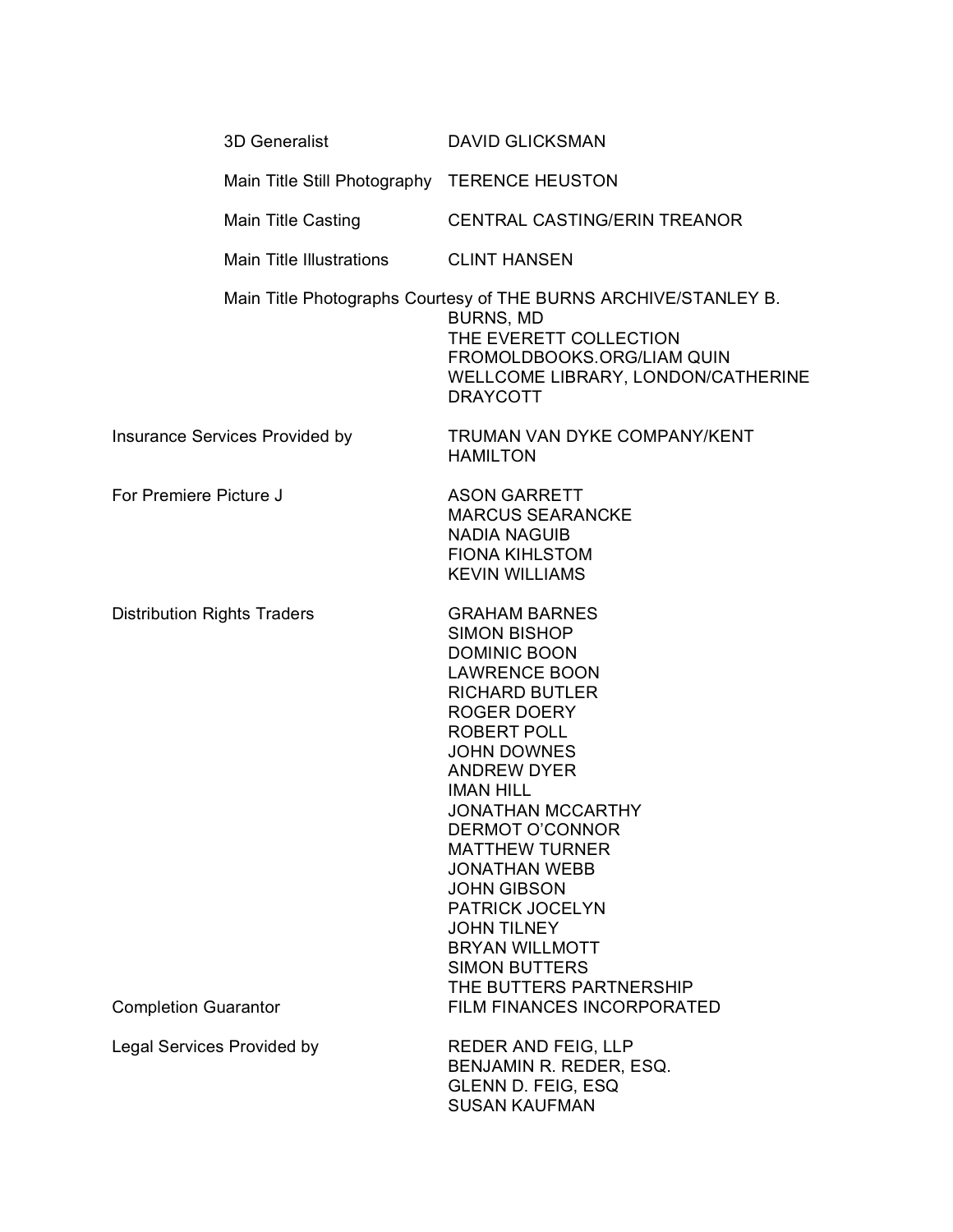NICOLE BAGOOD NOOR AHMED

Stock Footage Provided by EFOOTAGE, LLC

Foreign Sales FILMNATION ENTERTAINMENT, LLC

Script Clearance CLEARANCE DOMAIN

Travel Services BARBARA HOWARD/PRO TRAVEL

Distribution Advisory Services – Cinetic Media

MUSIC Run Baby Run (Back Into My Arms) Written by Don Grant and Joe Melson Performed by The Newbeats Courtesy of Hickory Records

> Andante Arranged by Ron Ronsted Courtesy of APM Music

Orchestral Suite No.3 'Air on a G String' Composed by Johann Sebastian Bach Courtesy of APM Music

> Cosi Fan Tutte Arranged by Edith Horak Courtesy of APM Music

Paintings provided by Itinerant Artist Productions

Special Thanks

Eastern State Hospital David Snipes, Connie Wilmot, Shirley Maike, Steve Kellen, Jacob Deberg and John Thompson Washington Film Office Amy Dee Liliard and Elizabeth Heile City of Medical Lake Best Buy #362, North Spokane, WA Karen Marshall Strong Technologies Rick Olson Anita Murphy Lorette Bayle Ryan Healy Dr. Scott Smith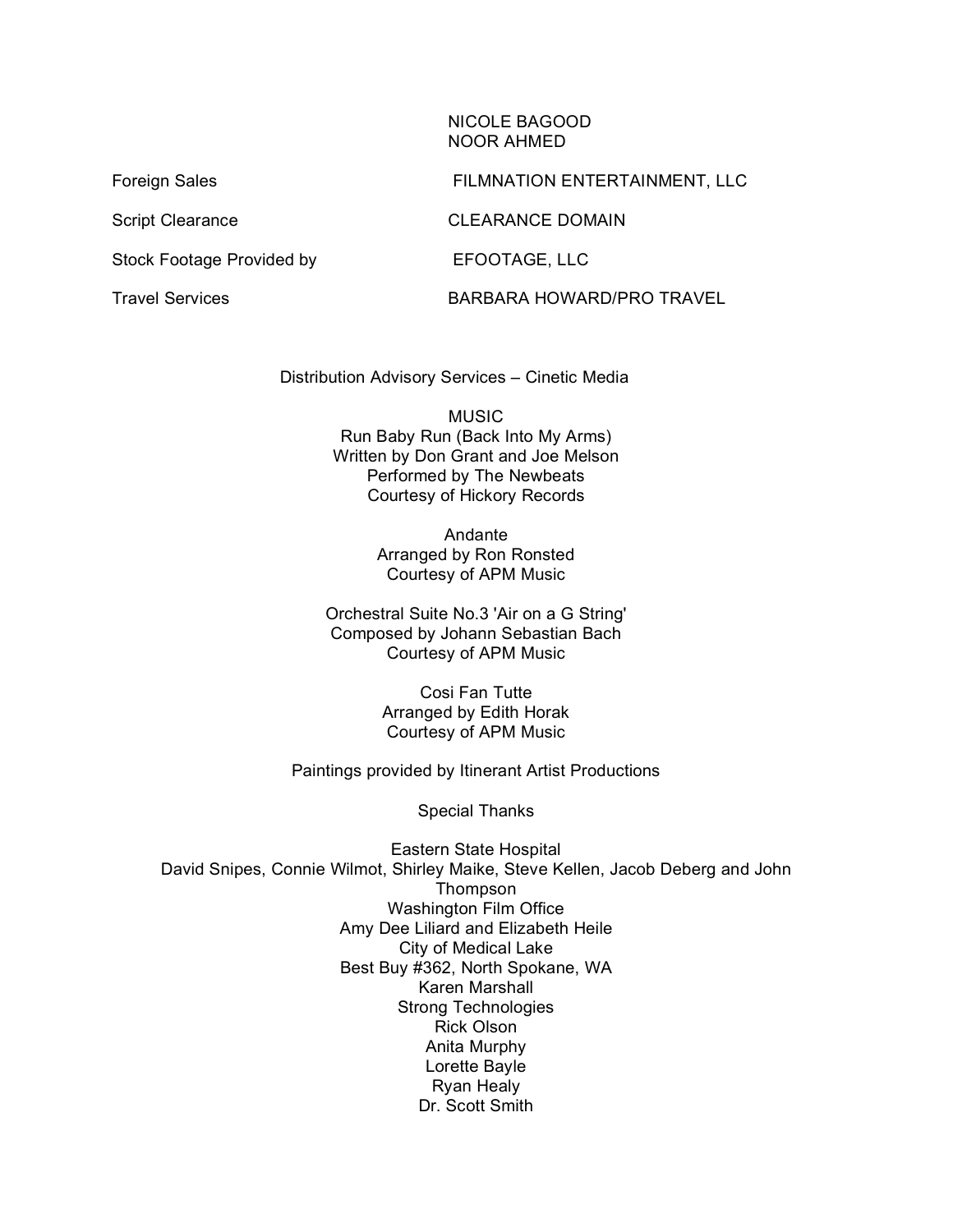Dr. Barb Brandon The Ward End Credits 9/9/10 Dr. Traci Anderson MoMike Demolition Sean Sobczak Ben Webster Tim Williams Zoethan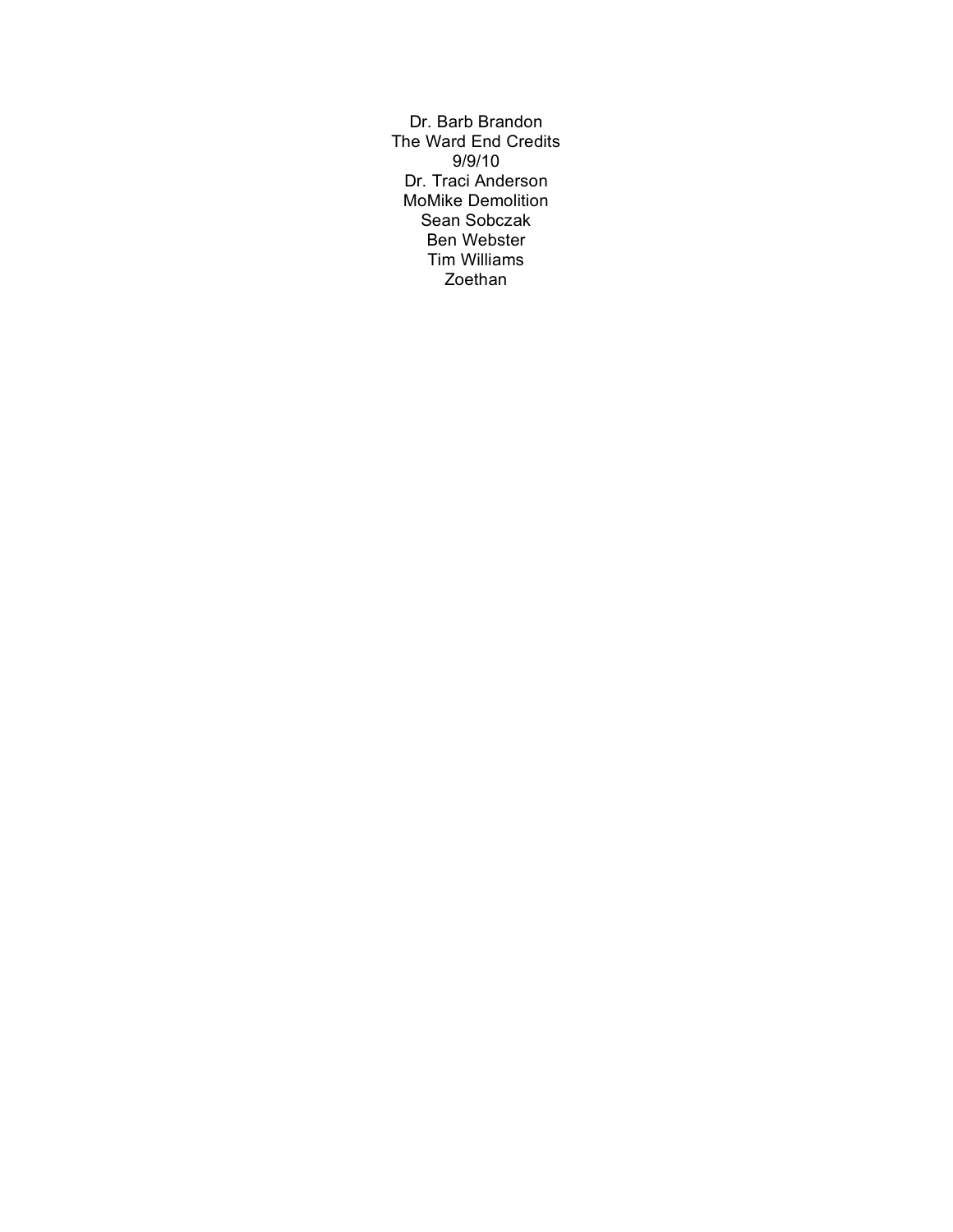